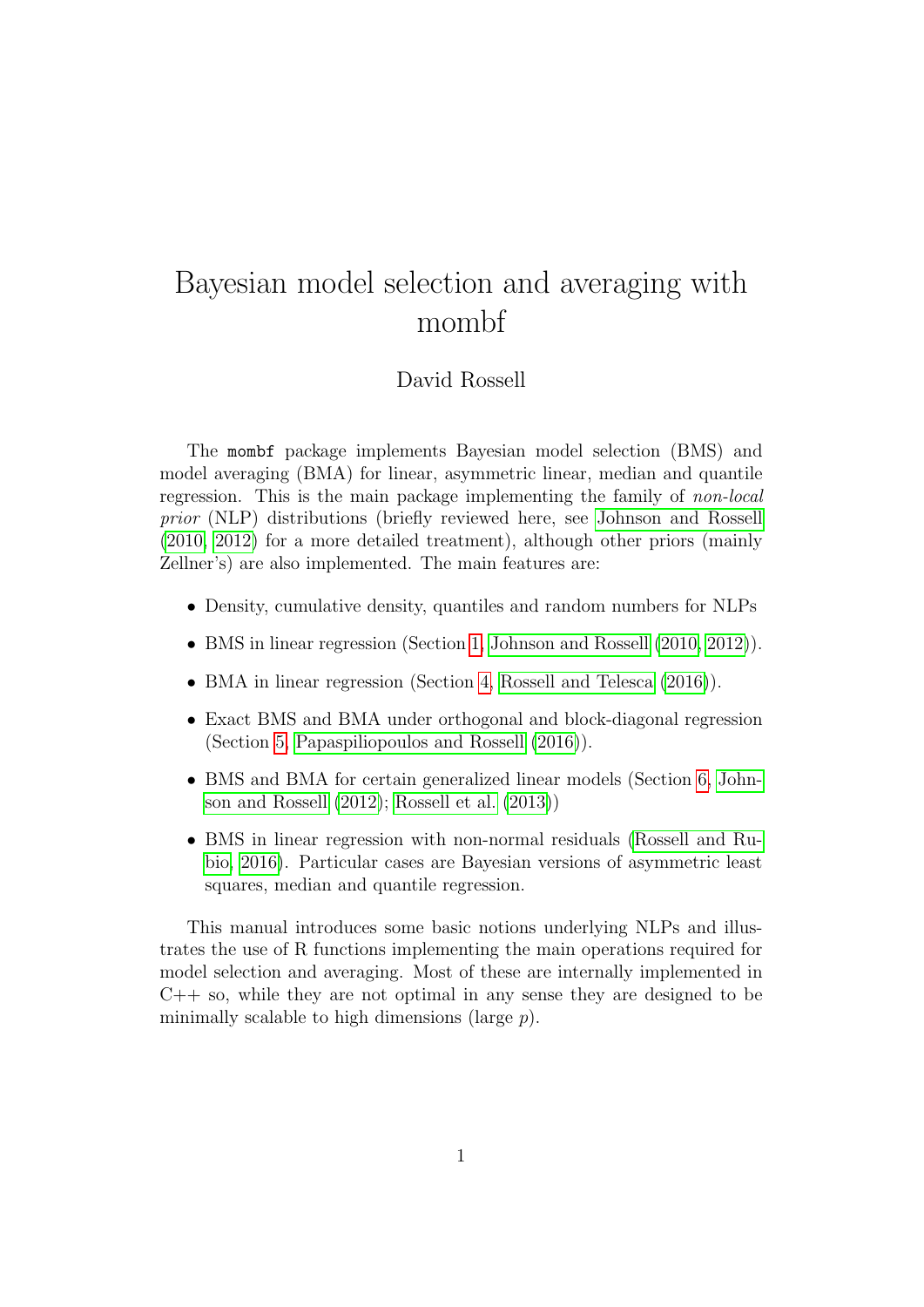#### <span id="page-1-0"></span>1 Basics on non-local priors

The basic motivation for NLPs is what one may denominate the *model sepa*ration principle. The idea is quite simple, suppose we are considering a (possibly infinite) set of probability models  $M_1, M_2, \ldots$  for an observed dataset y, if these models overlap then it becomes hard to tell which of them generated y. The notion is important because the vast majority of applications consider nested models: if say  $M_1$  is nested within  $M_2$  then these two models are not well-separated. Intuitively, if y are truly generated from  $M_1$  then  $M_1$  will receive high integrated likelihood however that for  $M_2$  will also be relatively large given that  $M_1$  is contained in  $M_2$ . We remark that the notion remains valid when none of the posed models are true, in that case  $M_1$  is the model of smallest dimension minimizing Kullback-Leibler divergence to the datagenerating distribution of y. A common mantra is that performing Bayesian model selection via posterior model probabilities (equivalently, Bayes factors) automatically incorporate Occam's razor, e.g.  $M_1$  will eventually be favoured over  $M_2$  as the sample size  $n \to \infty$ . This statement is correct but can be misleading: there is no guarantee that the extent to which parsimony is enforced is adequate, indeed it turns out to be insufficient in many practical situations even for small  $p$ . This issue is exacerbated for large  $p$  to the extent that one may even loose consistency of posterior model probabilities [\(Johnson and Rossell, 2012\)](#page-21-1) unless sufficiently strong sparsity penalities are introduced into the model space prior.

Intuitively, NLPs induce a probabilistic separation between the considered models which, aside from being philosophically appealing (to us), one can show mathematically leads to stronger parsimony. When we compare two nested models and the smaller one is true the resulting BFs converge faster to 0 than when using conventional priors and, when the larger model is true, they present the usual exponential convergence rates in standard procedures. That is, the extra parsimony induced by NLPs is data-dependent, as opposed to inducing sparsity by formulating sparse model prior probabilities or increasingly vague prior distributions on model-specific parameters.

To fix ideas we first give the general definition of NLPs and then proceed to show some examples. Let  $y \in \mathcal{Y}$  be the observed data with density  $p(y | \theta)$ where  $\theta \in \Theta$  is the (possibly infinite-dimensional) parameter. Suppose we are interested in comparing a series of models  $M_1, M_2, \ldots$  with corresponding parameter spaces  $\Theta_k \subseteq \Theta$  such that  $\Theta_i \cap \Theta_k$  have zero Lebesgue measure for  $j \neq k$  and, for precision, there exists an l such that  $\Theta_l = \Theta_j \cap \Theta_k$  so that the whole parameter space is covered.

<span id="page-1-1"></span>**Definition 1** A prior density  $p(\theta | M_k)$  is a non-local prior under  $M_k$  iff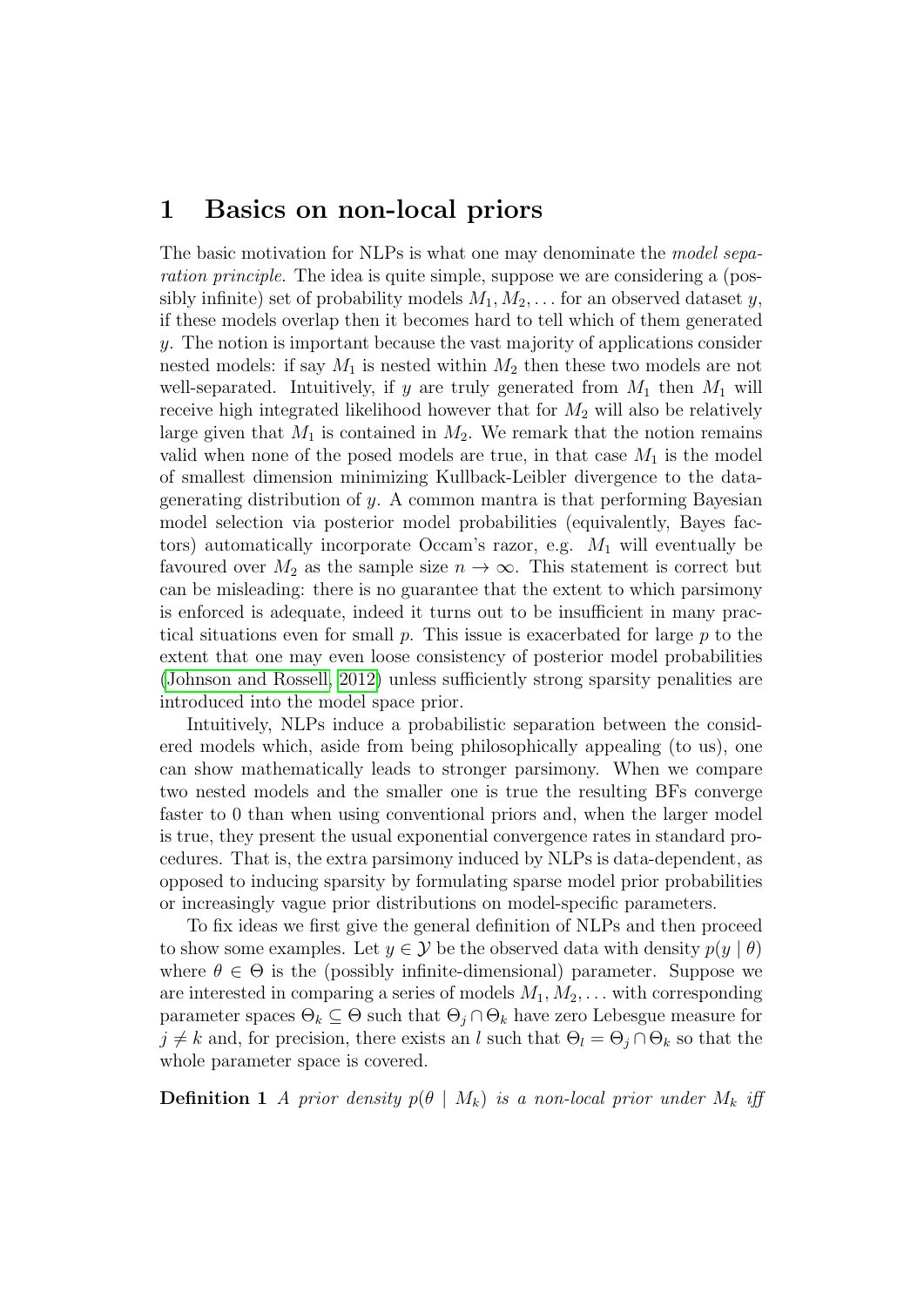$\lim p(\theta \mid M_k) = 0$  as  $\theta \to \theta_0$  for any  $\theta_0 \in \Theta_i \subset \Theta_k$ .

In words,  $p(\theta | M_k)$  vanishes as  $\theta$  approaches any value that would be consistent with a submodel  $M_j$ . Any prior not satisfying Definition [1](#page-1-1) is a *local prior* (LP). As a canonical example, suppose that  $y = (y_1, \ldots, y_n)$ with independent  $y_i \sim N(\theta, \phi)$  and known  $\phi$ , and that we entertain the two following models:

$$
M_1: \theta = 0
$$

$$
M_2: \theta \neq 0
$$

Under  $M_1$  all parameter values are fully specified, the question is thus reduced to setting  $p(\theta | M_2)$ . Ideally this prior should reflect one's knowledge or beliefs about likely values of  $\theta$ , conditionally on the fact that  $\theta \neq 0$ . The left panel in Figure [1](#page-6-0) shows two LPs, specifically the unit information prior  $\theta \sim N(0, 1)$  and a heavy-tailed alternative  $\theta \sim \text{Cachy}(0, 1)$  as recommended by Jeffreys. These assign  $\theta = 0$  as their most likely value a priori, even though  $\theta = 0$  is not even a possible value under  $M_2$ , which we view as philosophically unappealing. The right panel shows three NLPs (called MOM, eMOM and iMOM, introduced below). Their common defining feature is their vanishing as  $\theta \to 0$ , thus probabilistically separating  $M_2$  from  $M_1$  or, to borrow terminology from the stochastic processes literature, inducing a repulsive force between  $M_1$  and  $M_2$ . As illustrated in the figure beyond this defining feature the user is free to choose any other desired property, e.g. the speed at which  $p(\theta | M_2)$  vanishes at the origin, prior dispersion, tail thickness or in multivariate cases the prior dependence structure.

Once the NLP has been specified inference proceeds as usual, e.g. posterior model probabilities are

<span id="page-2-0"></span>
$$
p(M_k | y) = \frac{p(y | M_k)p(M_k)}{\sum_j p(y | M_j)p(M_j)}
$$
(1)

where  $p(y | M_k) = \int p(y | \theta) dP(\theta | M_k)$  is the integrated likelihood under  $M_k$ and  $p(M_k)$  the prior model probability. Similarly, inference on parameters can be carried out conditional on any chosen model via  $p(\theta | M_k, y) \propto p(y | \theta)p(\theta)$  $M_k$ ) or via Bayesian model averaging  $p(\theta | y) = \sum_k p(\theta | M_k, y)p(M_k | y)$ . A useful construction [\(Rossell and Telesca, 2016\)](#page-22-0) is that any NLP can be expressed as

$$
p(\theta \mid M_k) = \frac{p(\theta \mid M_k)}{p^L(\theta \mid M_k)} p^L(\theta \mid M_k) = d_k(\theta) p^L(\theta \mid M_k), \tag{2}
$$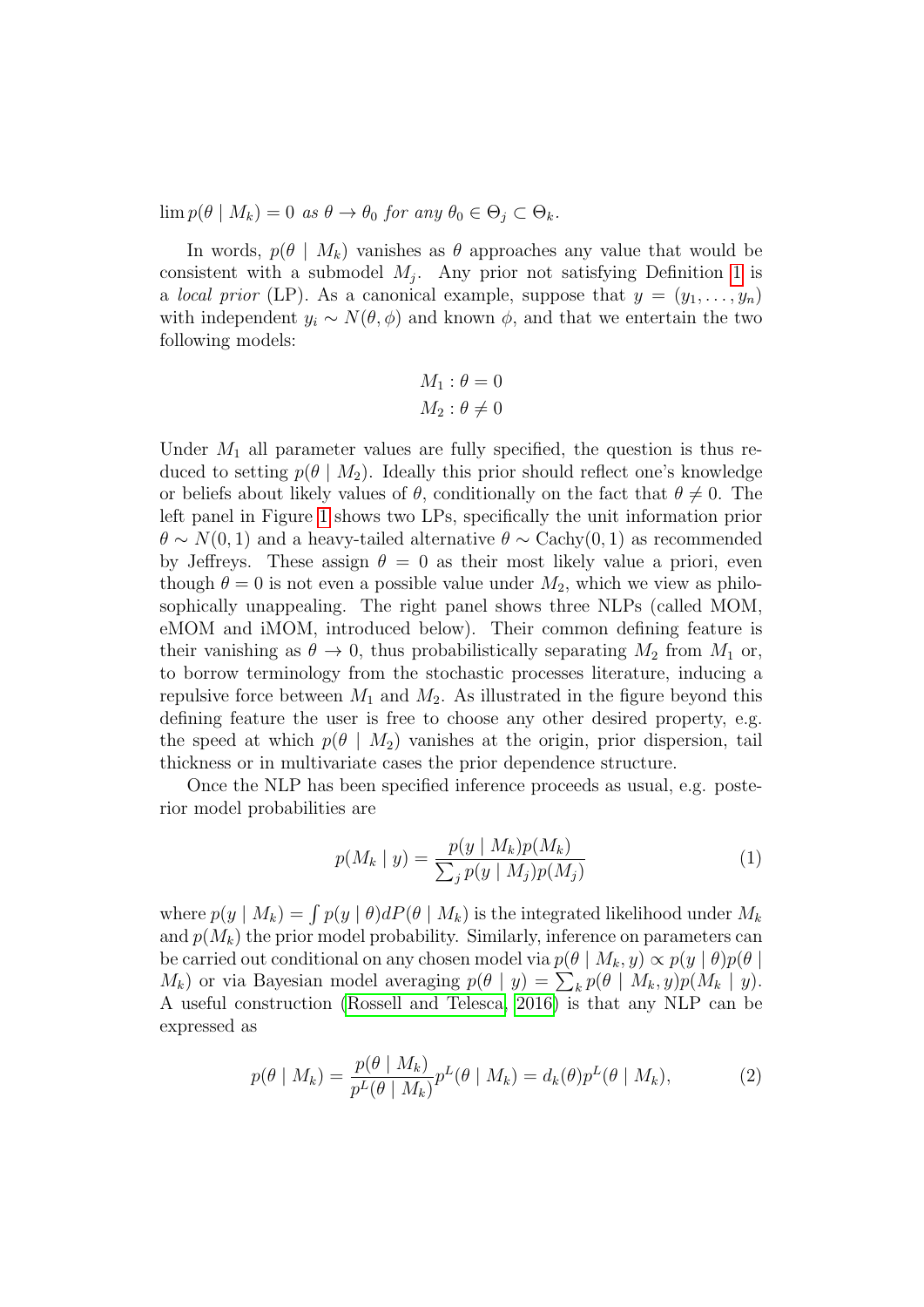where  $p^{L}(\theta | M_{k})$  is a LP and  $d_{k}(\theta) = p(\theta | M_{k})/p^{L}(\theta | M_{k})$  a penalty term. Simple algebra shows that

$$
p(y \mid M_k) = p^{L}(y \mid M_k) E^{L}(d_k(\theta) \mid M_k, y), \tag{3}
$$

where  $E^{L}(d_{k}(\theta) | M_{k}, y) = \int d_{k}(\theta) dP^{L}(\theta | M_{k}, y)$  is the posterior mean of the penalty term under the underlying LP. That is, the integrated likelihood under a NLP is equal to that under a LP times the posterior expected penalty under that LP. The construction allows to use NLPs in any situation where LPs are already implemented, all one needs is  $p^{L}(y \mid M_{k})$  or an estimate thereof and posterior samples under  $p^{L}(\theta | y, M_k)$ . We remark that most functions in mombf do not rely on construction [\(2\)](#page-2-0) but instead work directly with NLPs, as this is typically more efficient computationally. For instance, there are closed-form expressions and Laplace approximations to  $p(y \mid M_k)$ [\(Johnson and Rossell, 2012\)](#page-21-1), and one may sample from  $p(\theta | M_k, y)$  via simple latent truncation representations [\(Rossell and Telesca, 2016\)](#page-22-0).

Up to this point we kept the discussion as generic as possible, in the next section we proceed to illustrate the use of NLPs for variable selection. For extensions to other settings see for instance [Consonni and La Rocca \(2010\)](#page-21-2) for directed acyclic graphs under an objective Bayes framework, [Chekouo](#page-21-3) [et al. \(2015\)](#page-21-3) for gene regulatory networks, [Collazo et al. \(2016\)](#page-21-4) for chain event graphs, or Fúquene et al. (2016) for finite mixture models. We also remark that this manual focuses mainly on practical aspects. Readers interested in theoretical NLP properties should see [Johnson and Rossell \(2010\)](#page-21-0) and [Rossell and Telesca \(2016\)](#page-22-0) for an asymptotic characterization under asymptotically Normal models with fixed  $\dim(\Theta)$ , essentially showing that  $E<sup>L</sup>(d<sub>k</sub>(\theta) | M<sub>k</sub>, y)$  leads to stronger parsimony, Fúquene et al. (2016) for similar results in mixture models, and Rossell and Rubio (work in progress) for robust linear regression with non-normal residuals where data may be generated by a model other than those under consideration (M-complete). Regarding high-dimensional results [Johnson and Rossell \(2012\)](#page-21-1) prove that under certain linear regression models  $p(M_t | y) \longrightarrow 1$  as  $n \to \infty$  where  $M_t$ is the data-generating truth when using NLPs and  $p = O(n^{\alpha})$  with  $\alpha < 1$ . The authors also proved the conceptually stronger result that  $p(M_t | y) \stackrel{P}{\longrightarrow} 0$ under LPs, which implies that NLPs are a necessary condition for strong consistency in high dimensions (unless extra parsimony is induced via  $p(M_k)$  or increasingly diffuse  $p(\theta | M_k)$  as n grows, but this may come at a loss of signal detection power). [Shin et al. \(2015\)](#page-22-4) extend the consistency result to ultra-high linear regression with  $p = O(e^{n^{\alpha}})$  with  $\alpha < 1$  under certain specific NLPs.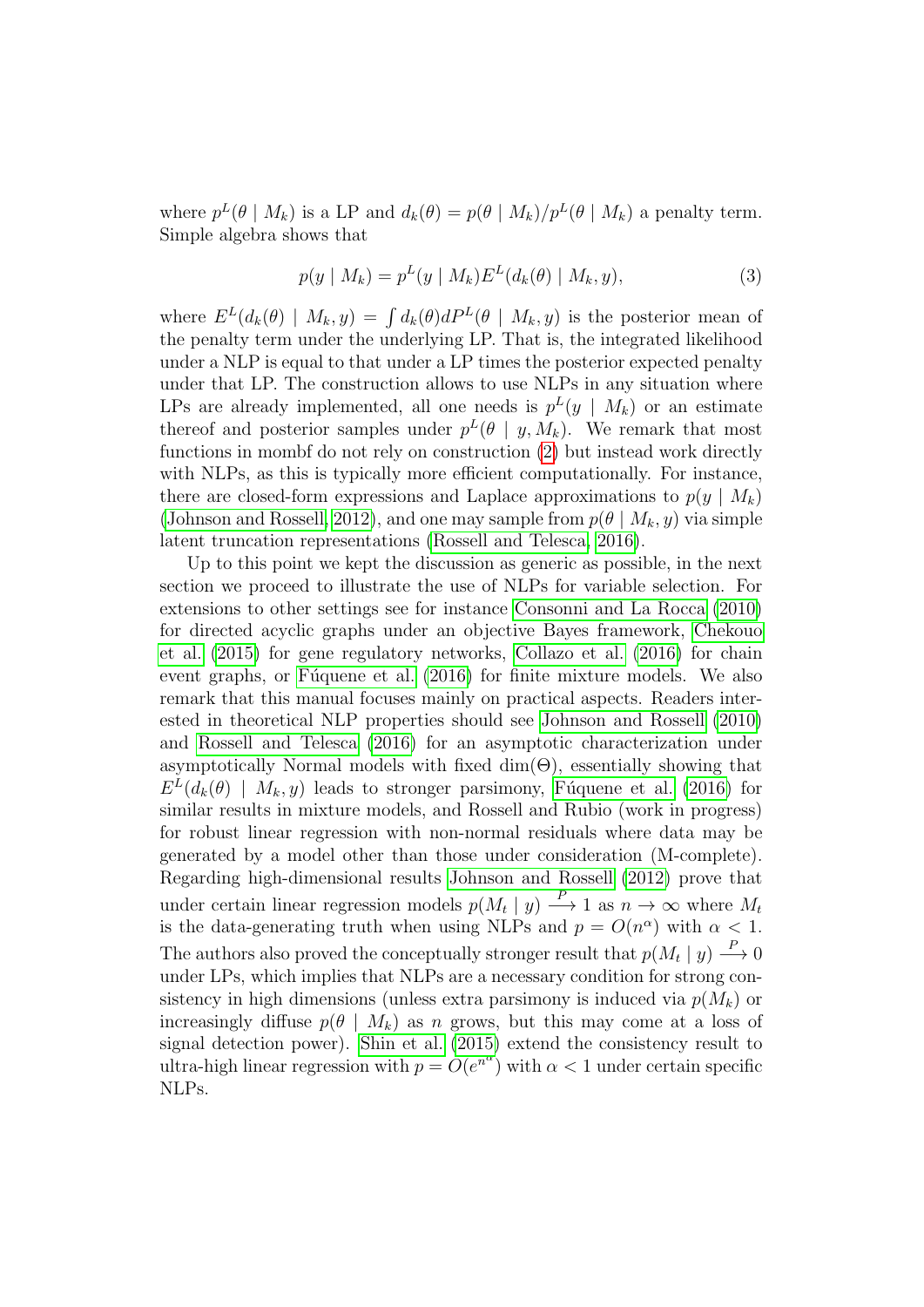#### 2 Some default non-local priors

Definition [1](#page-1-1) in principle allows one to define NLPs in any manner that is convenient, as long as  $p(\theta | M_k)$  vanishes for any value  $\theta_0$  that would be consistent with a submodel of  $M_k$ . mombf implements some simple priors that lead to convenient implementation and interpretation while offering a reasonable modelling flexibility, but naturally we encourage everyone to come up with more sophisticated alternatives as warranted by their specific problem at hand. It is important to distinguish between two main strategies to define NLPs, namely imposing additive vs. product penalties. Additive NLPs were historically the first to be introduced [\(Johnson and Rossell, 2010\)](#page-21-0) and primarily aimed to compare only two models, whereas product NLPs were introduced later on [\(Johnson and Rossell, 2012\)](#page-21-1) for the more general setting where considers multiple models. Throughout let  $\theta = (\theta_1, \ldots, \theta_p) \in \mathbb{R}^p$  be a vector of regression coefficients and  $\phi$  a dispersion parameter such as the residual variance in linear regression.

Suppose first that we wish to test  $M_1$ :  $\theta = (0, \ldots, 0)$  versus  $M_2$ :  $\theta \neq$  $(0, \ldots, 0)$ . An additive NLP takes the form  $p(\theta | M_k) = d(q(\theta))p^{L}(\theta | M_k)$ , where  $q(\theta) = \theta' V \theta$  for some positive-definite  $p \times p$  matrix V, the penalty  $d(q(\theta)) = 0$  if and only if  $q(\theta) = 0$  and  $p^L(\theta | M_k)$  is an arbitrary LP with the only restriction that  $p(\theta | M_k)$  is proper. For instance,

<span id="page-4-0"></span>
$$
p_M(\theta \mid \phi, M_k) = \frac{\theta' V \theta}{p \tau \phi} N(\theta; 0, \tau \phi V^{-1})
$$
  
\n
$$
p_E(\theta \mid \phi, M_k) = c_E e^{-\frac{\tau \phi}{\theta V \theta}} N(\theta; 0, \tau \phi V^{-1})
$$
  
\n
$$
p_I(\theta \mid \phi, M_k) = \frac{\Gamma(p/2)}{|V|^{\frac{1}{2}} (\tau \phi)^{\frac{p}{2}} \Gamma(\nu/2) \pi^{p/2}} (\theta' V \theta)^{-\frac{\nu + p}{2}} e^{-\frac{\tau \phi}{\theta V \theta}}
$$
(4)

are the so-called moment (MOM), exponential moment (eMOM) and inverse moment (iMOM) priors, respectively, and  $c_E$  is the moment generating function of an inverse chi-square random variable evaluated at -1. By default  $V = I$ , but naturally other choices are possible.

Suppose now that we wish to consider all  $2^p$  models arising from setting individual elements in  $\theta$  to 0. Product NLPs are akin to [\(4\)](#page-4-0) but now the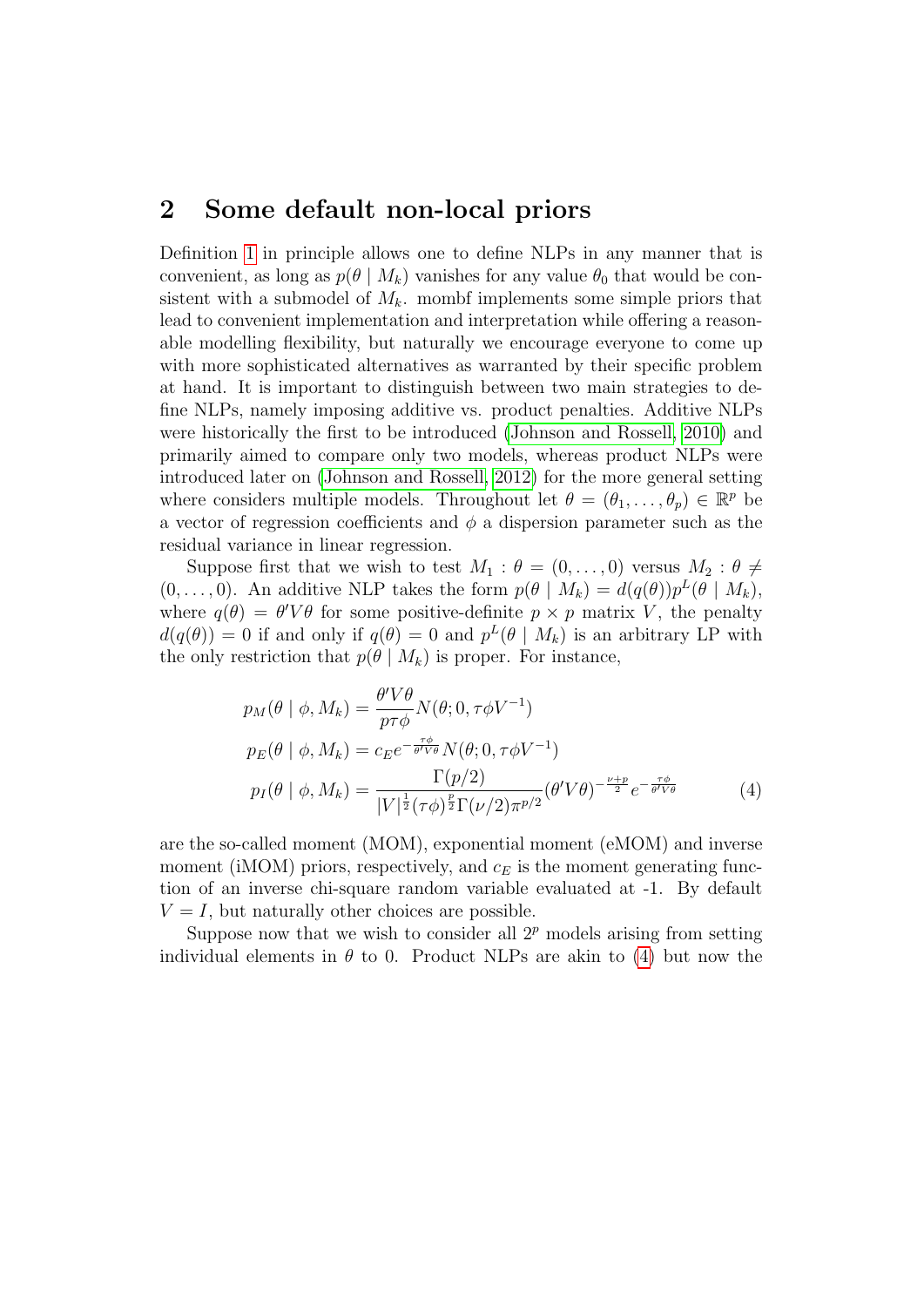penalty term  $d(\theta)$  is a product of univariate penalties.

<span id="page-5-0"></span>
$$
p_M(\theta \mid \phi, M_k) = \prod_{i \in M_k} \frac{\theta_i^2}{\tau \phi_k} N(\theta_i; 0, \tau \phi_k)
$$

$$
p_E(\theta \mid \phi, M_k) = \prod_{i \in M_k} \exp\left\{\sqrt{2} - \frac{\tau \phi_k}{\theta_i^2}\right\} N(\theta_i; 0, \tau \phi_k),
$$

$$
p_I(\theta \mid \phi, M_k) = \prod_{i \in M_k} \frac{(\tau \phi_k)^{\frac{1}{2}}}{\sqrt{\pi} \theta_i^2} \exp\left\{-\frac{\tau \phi_k}{\theta_i^2}\right\}.
$$
(5)

This implies that  $d(\theta) \to 0$  whenever any individual  $\theta_i \to 0$ , in contrast with [\(4\)](#page-4-0) which requires the whole vector  $\theta = 0$ . More generally, one can envision settings requiring a combination of additive and product penalties. For instance in regression models for continuous predictors product penalties are generally appropriate, but for categorical predictors one would like to either include or exclude all the corresponding coefficients simultaneously, in this sense additive NLPs resemble group-lasso type penalties and have the nice property of being invariant to the chosen reference category. At this moment mombf primarily implements product NLPs and in some cases additive NLPs, we plan to incorporate combined product and addivite penalties in the future.

Figure [1](#page-6-0) displays the prior densities in the univariate case, where [\(4\)](#page-4-0) and [\(5\)](#page-5-0) are equivalent.  $p_M$  induces a quadratic penalty as  $\theta \to 0$ , and has the computational advantage that for posterior inference the penalty can often be integrated in closed-form, as it simply requires second order moments.  $p_E$ and  $p_I$  vanish exponentially fast as  $\theta \to 0$ , inducing stronger parsimony in the Bayes factors than  $p_M$ . This exponential term converges to 1 as  $q(\theta)$ increases, thus the eMOM has Normal tails and the iMOM can be easily checked to have tails proportional to those of a Cauchy. Thick tails can be interesting to address the so-called information paradox, namely that the posterior probability of the alternative model converges to 1 as the residual sum of squares from regressing  $y$  on a series of covariates converges to 0 [\(Liang et al., 2008;](#page-21-6) [Johnson and Rossell, 2010\)](#page-21-0), although in our experience this is often not an issue unless  $n$  is extremely small. The priors above can be extended to include nuisance regression parameters that are common to all models, and also to consider higher powers  $q(\theta)^r$  for some  $r > 1$ , but for simplicity we restrict attention to [\(4\)](#page-4-0).

We now briefly discuss how to set the prior dispersion  $\tau$  and propose default values, though we encourage everyone to think which values are more appropriate for the current problem at hand. By default we set  $\tau$  so that appropriate for the current problem at hand. By default we set 7 so that  $P(|\theta/\sqrt{\phi}| > 0.2) = 0.99$ , that is the signal-to-noise ratio  $|\theta_j|/\sqrt{\phi}$  is a priori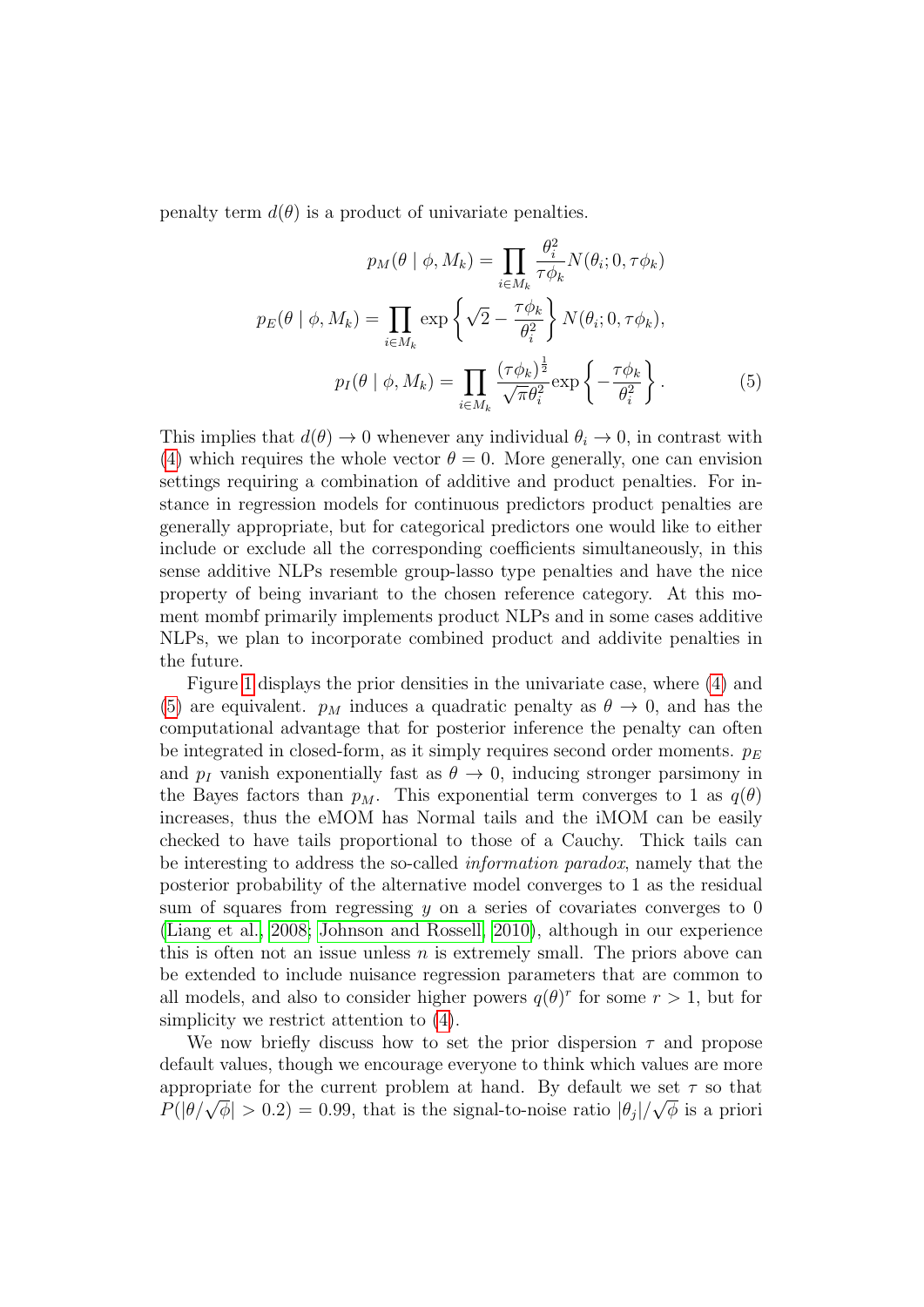

<span id="page-6-0"></span>Figure 1: Priors for  $\theta$  under a model  $M_2$ :  $\theta \neq 0$ . Left: local priors. Right: non-local priors

expected to be  $> 0.2$ . The reason for choosing the 0.2 threshold is that in many applications smaller signals are not practically relevant (e.g. the implied contribution to the  $R^2$  coefficient is small). The function priorp2g facilitates finding  $\tau$  for any given threshold. Other useful functions are pmom, pemom and pimom for distribution functions, and qmom, qemom and qimom for quantiles. Prior densities can be evaluated and plotted as shown below.

```
> library(mombf)
\frac{1}{2} thseq \leftarrow seq(-3,3,1ength=1000)
> plot(thseq,dnorm(thseq),type='l',ylab='Prior density')
> lines(thseq,dt(thseq,df=1),lty=2,col=2)
> legend('topright',c('Normal','Cauchy'),lty=1:2,col=1:2)
\gt thseq \lt- seq(-3,3, length=1000)
> plot(thseq,dmom(thseq,tau=.348),type='l',ylab='Prior density',ylim=c(0,1.2))
> lines(thseq,demom(thseq,tau=.119),lty=2,col=2)
> lines(thseq,dimom(thseq,tau=.133),lty=3,col=4)
> legend('topright',c('MOM','eMOM','iMOM'),lty=1:3,col=c(1,2,4))
```
Another way to elicit  $\tau$  is to mimic the Unit Information Prior and set the prior variance to 1, for the MOM prior this leads to the same  $\tau$  as the the prior variance to 1, for the MO<br>earlier rule  $P(|\theta/\sqrt{\phi}| > 0.2) = 0.99$ .

Another helpful function for prior elicitation of  $\tau$  is mode2g, which returns the  $\tau$  value associated to a given prior mode  $m = \arg \max_{|\theta|} p(|\theta|)$ , for instance  $m = 0.4$  in our example below. The intuition is that NLPs place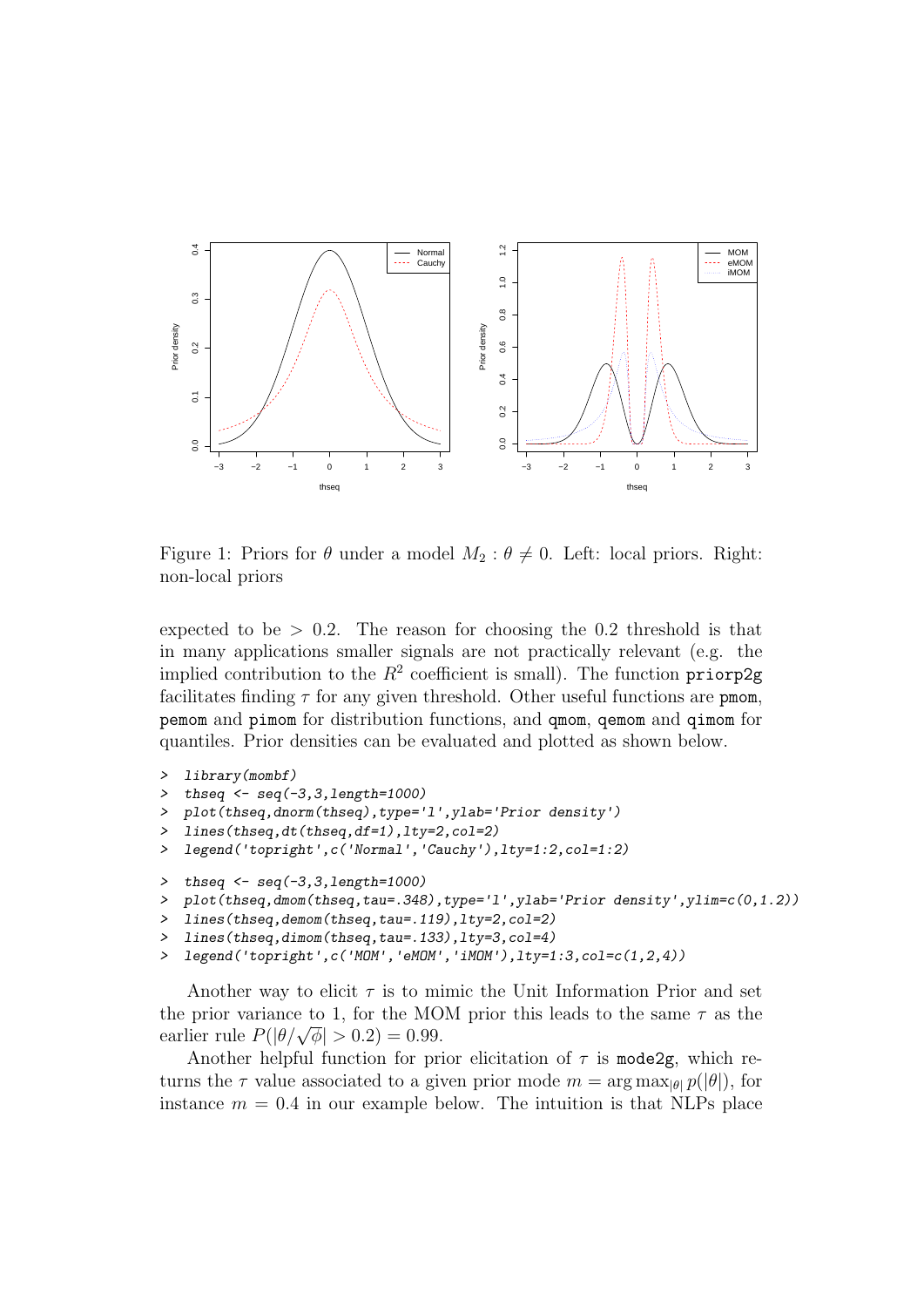most of the prior mass on  $|\theta| > m$ , which implicitly means we have little interest in detecting  $|\theta| < m$ .

```
> prior.mode \leq -0.4^2> taumom <- mode2g(prior.mode,prior='normalMom')
> tauimom <- mode2g(prior.mode,prior='iMom')
> taumom
[1] 0.08
> tauimom
[1] 0.16
```
### 3 Variable selection for linear models

The main function for model selection is modelSelection, which returns model posterior probabilities under linear regression models allowing for Normal, asymmetric Normal, Laplace and asymmetric Laplace residuals. A second interesting function is nlpMarginal, which computes the integrated likelihood for a given model under the same settings. We illustrate their use with a simple simulated dataset. Let us generate 100 observations for the response variable and 3 covariates, where the true regression coefficient for the third covariate is 0.

```
> set.seed(2011*01*18)
> x <- matrix(rnorm(100*3),nrow=100,ncol=3)
> theta \leftarrow matrix(c(1,1,0),ncol=1)
> y \le x \frac{9*}{6} theta + rnorm(100)
```
To start with we assume Normal residuals (the default). We need to specify the prior distribution for the regression coefficients, the model space and the residual variance. We specify a product iMOM prior on the coefficients with prior dispersion  $tau=131$ , which targets the detection of standardized effect sizes above 0.2. Regarding the model space we use a Beta-binomial  $(1,1)$ prior [\(Scott and Berger, 2010\)](#page-22-5). Finally, for the residual variance we set a minimally informative inverse gamma prior. For defining other prior distributions see the help for msPriorSpec  $(e,q)$  momprior, emomprior and zellnerprior can be used to define MOM, eMOM and Zellner priors, respectively).

```
> priorCoef <- imomprior(tau=.131)
> priorDelta <- modelbbprior(alpha.p=1,beta.p=1)
> priorVar <- igprior(.01,.01)
```
modelSelection enumerates all models when its argument enumerate is set to TRUE, otherwise it uses a Gibbs sampling scheme to explore the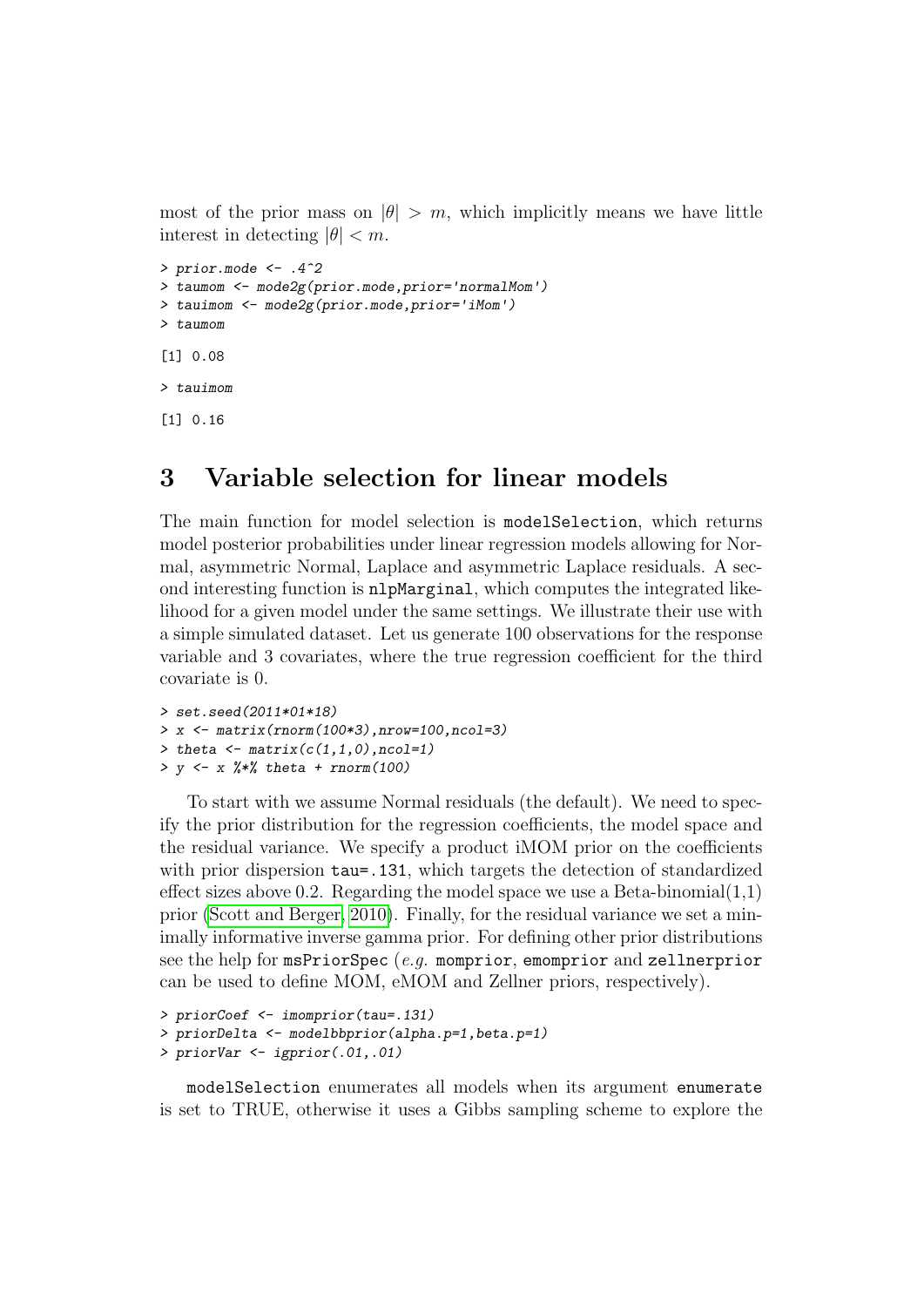model space (saved in the slot postSample). It returns the visited model with highest posterior probability and the marginal posterior inclusion probabilities for each covariate (when using Gibbs sampling these are estimated via Rao-Blackwellization to improve accuracy).

```
> fit1 <- modelSelection(y=y, x=x, center=FALSE, scale=FALSE,
+ priorCoef=priorCoef, priorDelta=priorDelta, priorVar=priorVar)
Enumerating models...
Computing posterior probabilities........ Done.
> fit1$postMode
x1 x2 x3
1 1 0
> fit1$margpp
       x1 x2 x3
1.00000000 1.00000000 0.04138239
> postProb(fit1)
 modelid family pp
4 1,2 normal 9.586176e-01
8 1,2,3 normal 4.138239e-02
2 1 normal 2.765878e-13
3 2 normal 9.613353e-14
6 1,3 normal 1.221807e-15
7 2,3 normal 6.836394e-16
1 normal 8.690008e-20
5 3 normal 2.871131e-22
> fit2 <- modelSelection(y=y, x=x, center=FALSE, scale=FALSE,
+ priorCoef=priorCoef, priorDelta=priorDelta, priorVar=priorVar,
+ enumerate=FALSE, niter=1000)
Greedy searching posterior mode... Done.
Running Gibbs sampler........... Done.
> fit2$postMode
x1 x2 x3
1 1 0
> fit2$margpp
       x1 x2 x3
1.00000000 1.00000000 0.04138239
> postProb(fit2,method='norm')
```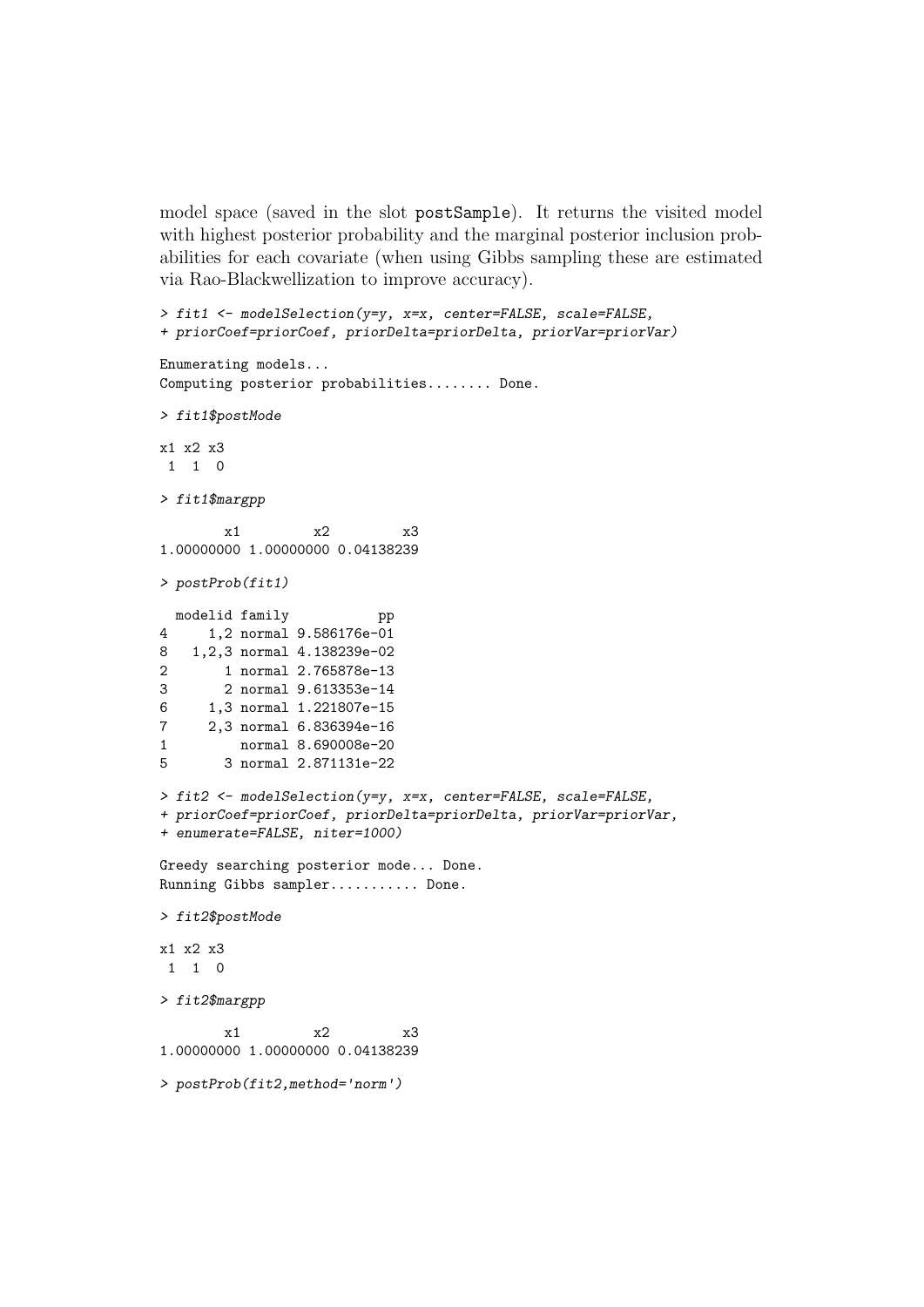```
modelid family pp
1 1,2 normal 0.95861761
2 1,2,3 normal 0.04138239
> postProb(fit2,method='exact')
 modelid family pp
1 1,2 normal 0.97
2 1,2,3 normal 0.03
```
The highest posterior probability model is the simulation truth, indicating that covariates 1 and 2 should be included and covariate 3 should be excluded. fit1 was obtained by enumerating the  $2^3 = 8$  possible models, whereas fit2 ran 1,000 Gibbs iterations, delivering very similar results. postProb estimates posterior probabilities by renormalizing the probability of each model conditional to the set of visited models when method='norm' (the default), otherwise it uses the proportion of Gibbs iterations spent on each model.

Below we run modelSelection again but now using Zellner's prior, with prior dispersion set to obtain the so-called Unit Information Prior. The posterior mode is still the data-generating truth, albeit its posterior probability has decreased substantially. This illustrates the core issue with NLPs: they tend to concentrate more posterior probability around the true model (or that closest in the Kullback-Leibler sense). This difference in behaviour relative to LPs becomes amplified as the number of considered models becomes larger, which may result in the latter giving a posterior probability that converges to 0 for the true model [\(Johnson and Rossell, 2012\)](#page-21-1).

```
> priorCoef <- zellnerprior(tau=nrow(x))
> fit3 <- modelSelection(y=y, x=x, center=FALSE, scale=FALSE, niter=10^2,
+ priorCoef=priorCoef, priorDelta=priorDelta, priorVar=priorVar,
+ method='Laplace')
Enumerating models...
Computing posterior probabilities........ Done.
> postProb(fit3)
 modelid family bp
4 1,2 normal 7.214937e-01
8 1,2,3 normal 2.785063e-01
2 1 normal 1.079508e-13
3 2 normal 3.565310e-14
6 1,3 normal 1.096444e-14
7 2,3 normal 3.827255e-15
1 normal 3.640151e-20
5 3 normal 1.394484e-21
```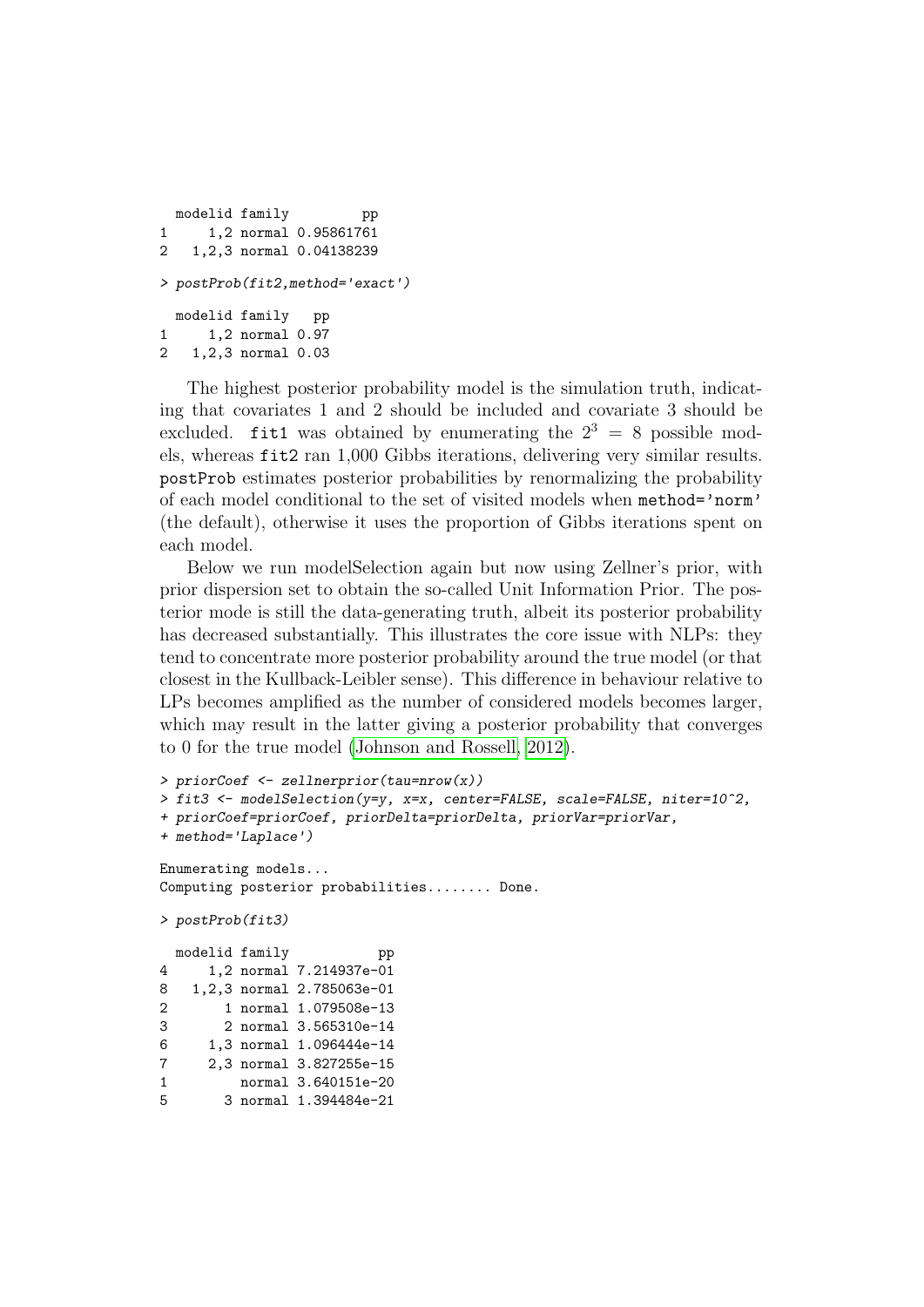Finally, we illustrate how to relax the assumption that residuals are Normally distributed. We may set the argument family to 'twopiecenormal', 'laplace' or 'twopiecelaplace' to allow for asymmetry (for two-piece Normal and two-piece Laplace) or thicker-than-normal tails (for Laplace and asymmetric Laplace). For instance, the maximum likelihood estimator under Laplace residuals is equivalent to median regression and under asymmetric Laplace residuals to quantile regression, thus these options can be interpreted as robust alternatives to Normal residuals. A nice feature is that regression coefficients can still be interpreted in the usual manner. These families add flexibility while maintaining analytical and computational tractability, e.g. they lead to convex optimization and efficient approximations to marginal likelihoods, and additionally to robustness we have found they can also lead to increased sensitivity to detect non-zero coefficients. Alas, computations under Normal residuals are inevitably faster, hence whenever this extra flexibility is not needed it is nice to be able to fall back onto the Normal family, particularly when  $p$  is large. model Selection and nlpMarginal incorporate this option by setting family=='auto', which indicates that the residual distribution should be inferred from the data. When  $p$  is small a full model enumeration is conducted, but when  $p$  is large the Gibbs scheme spends most time on models with high posterior probability, thus automatically focusing on the Normal family when it provides a good enough approximation and resorting to one of the alternatives when warranted by the data.

For instance, in the example below there's roughly 0.95 posterior probability that residuals are Normal, hence the Gibbs algorithm would spend most time on the (faster) Normal model. The two-piece Normal and twopiece Laplace (also known as asymmetric Laplace) incorporate an asymmetry parameter  $\alpha \in [-1, 1]$ , where  $\alpha = 0$  corresponds to the symmetric case (i.e. Normal and Laplace residuals). We set a NLP on atanh $(\alpha) \in (-\infty, \inf ty)$ so that under the asymmetric model we push prior mass away from  $\alpha = 0$ , which intuitively means we are interested in finding significant departures from asymmetry and otherwise we fall back onto the simpler symmetric case.

```
> priorCoef <- imomprior(tau=.131)
> fit4 <- modelSelection(y=y, x=x, center=FALSE, scale=FALSE,
+ priorCoef=priorCoef, priorDelta=priorDelta, priorVar=priorVar,
+ priorSkew=imomprior(tau=.131),family='auto')
Enumerating models...
```
Computing posterior probabilities........... Done.

```
> head(postProb(fit4))
```

|   | modelid | family | pp                  |
|---|---------|--------|---------------------|
| 4 | 1,2     |        | normal 9.472921e-01 |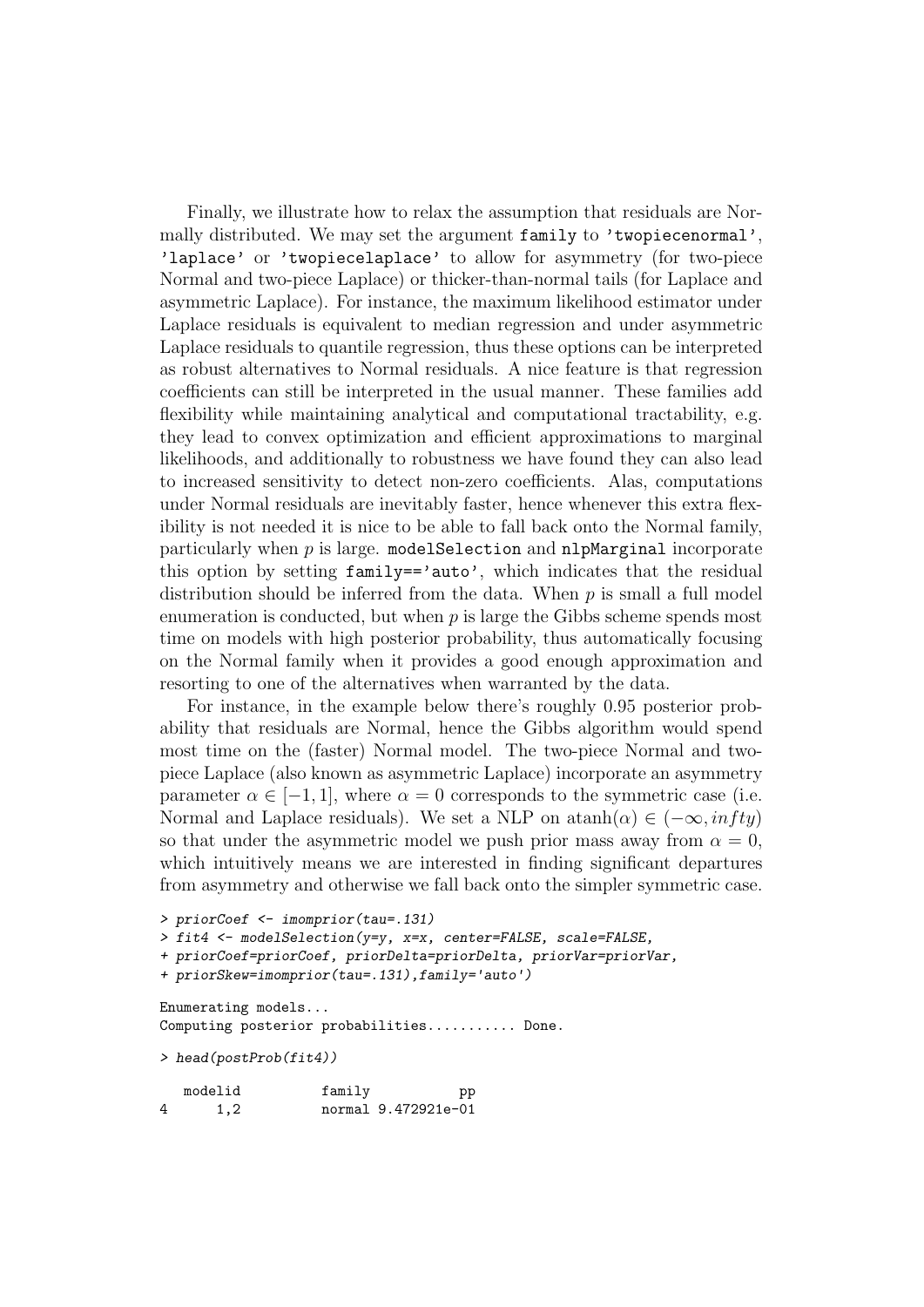8 1,2,3 normal 4.089348e-02 20 1,2 laplace 8.904186e-03 12 1,2 twopiecenormal 2.693917e-03 24 1,2,3 laplace 1.024381e-04 28 1,2 twopiecelaplace 6.088958e-05

All examples above use modelSelection, which is based on product NLPs [\(5\)](#page-5-0). mombf also provides some (limited) functionality for additive NLPs [\(4\)](#page-4-0). The code below contains an example based on the Hald data, which has  $n = 13$  observations, a continuous response variable and  $p = 4$  predictors. We load the data and fit a linear regression model.

```
> data(hald)
> dim(hald)[1] 13 5
> \text{lm1} \leftarrow \text{lm(hald[,1]} \sim hald[,2] + hald[,3] + hald[,4] + hald[,5])
> summary(lm1)
Call:
lm(formula = half, 1] \sim hald[, 2] + hald[, 3] + hald[, 4] +
    hald[, 5])
Residuals:
    Min 1Q Median 3Q Max
-3.1750 -1.6709 0.2508 1.3783 3.9254
Coefficients:
            Estimate Std. Error t value Pr(>|t|)
(Intercept) 62.4054 70.0710 0.891 0.3991
hald[, 2] 1.5511 0.7448 2.083 0.0708.
hald[, 3] 0.5102 0.7238 0.705 0.5009
hald[, 4] 0.1019 0.7547 0.135 0.8959
hald[, 5] -0.1441 0.7091 -0.203 0.8441
---
Signif. codes: 0 \tilde{a}AŸ***\tilde{a}A\tilde{z} 0.001 \tilde{a}A\tilde{y} atı\tilde{a} ativ\tilde{a}A\tilde{z} 0.05 \tilde{a}A\tilde{y}.\tilde{a}A\tilde{z} 0.1 \tilde{a}A\tilde{y} \tilde{a}A\tilde{z} 1
Residual standard error: 2.446 on 8 degrees of freedom
Multiple R-squared: 0.9824, Adjusted R-squared: 0.9736
F-statistic: 111.5 on 4 and 8 DF, p-value: 4.756e-07
> V <- summary(lm1)$cov.unscaled
> diag(V)
 (Intercept) hald[, 2] hald[, 3] hald[, 4] hald[, 5]
820.65457471 0.09271040 0.08756026 0.09520141 0.08403119
```
Bayes factors between a fitted model and a submodel where some of the variables are dropped can be easily computed from the lm output using functions mombf and imombf. As an example here we drop the second coefficient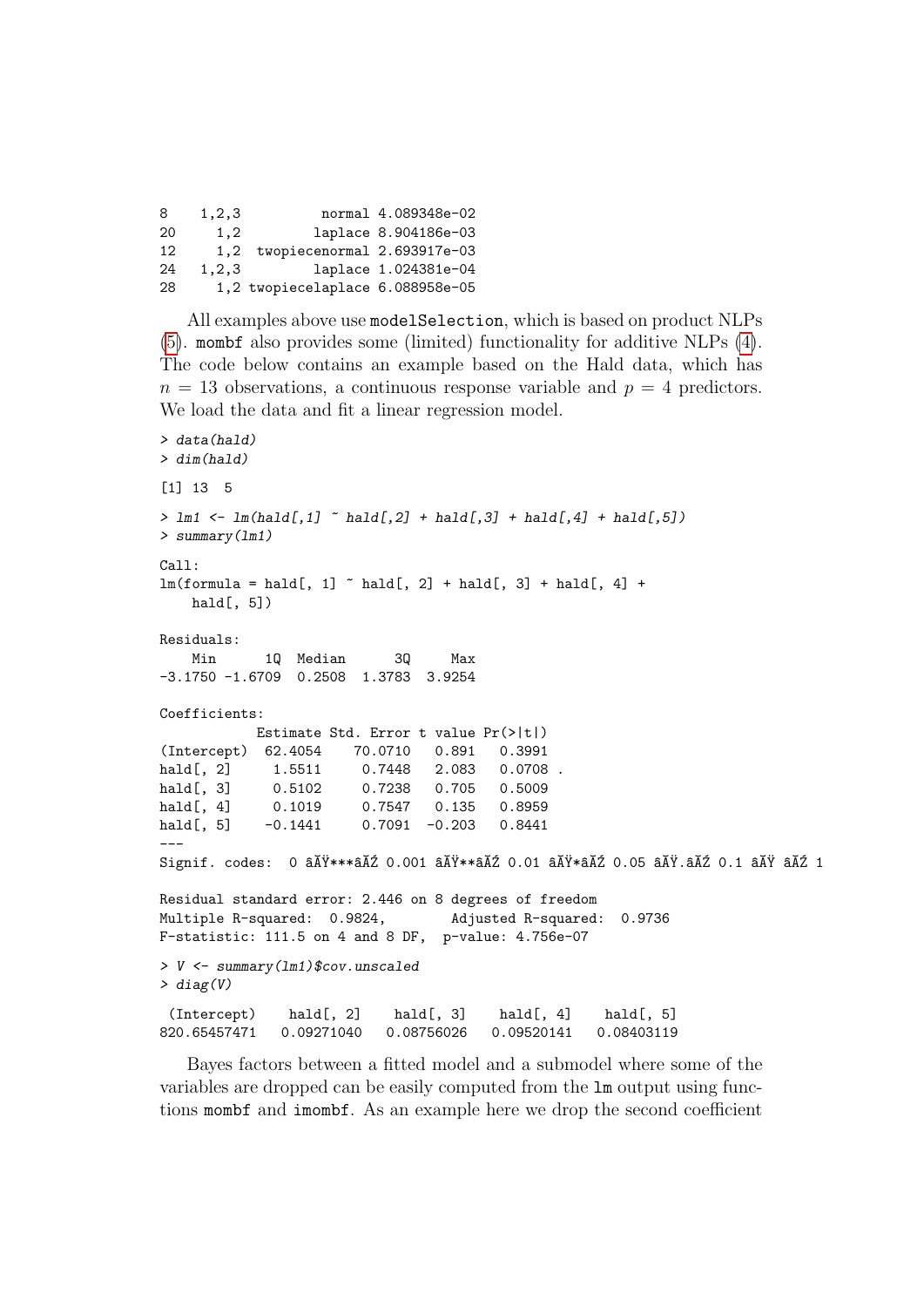from the model. Parameter q corresponds to the prior dispersion  $\tau$  in our notation. There are several options to estimate numerically iMOM Bayes factors (for MOM they have closed form), here we compare adaptive quadrature with a Monte Carlo estimate.

```
> mombf(lm1,coef=2,g=taumom)
         \lceil,1]
[1,] 2.475336
> imombf(lm1,coef=2,g=tauimom,method='adapt')
         [,1][1,] 1.536302
> imombf(lm1,coef=2,g=tauimom,method='MC',B=10^5)
         [,1]
[1,] 1.534466
```
## <span id="page-12-0"></span>4 Parameter estimation

A natural question after performing model selection is obtaining estimates for the parameters. [Rossell and Telesca \(2016\)](#page-22-0) developed a general posterior sampling framework for NLPs based on Gibbs sampling an augmented probability model that expresses NLPs as mixtures of truncated distributions. The methodology is implemented in function rnlp. Its basic use is simple, by setting parameter msfit to the output of modelSelection the function produces posterior samples under each model  $\gamma$  visited by model Selection. The number of samples is proportional to its posterior probability  $p(\gamma | y)$ , thus averaging the output gives Bayesian model averaging estimates  $E(\theta | y) = \sum_{\gamma} E(\theta | \gamma, y) p(\gamma | y)$  and likewise for the residual variance  $E(\phi | y)$ .

```
> priorCoef <- momprior(tau=.348)
> priorDelta <- modelbbprior(alpha.p=1,beta.p=1)
> fit1 <- modelSelection(y=y, x=x, center=FALSE, scale=FALSE,
+ priorCoef=priorCoef, priorDelta=priorDelta)
Enumerating models...
Computing posterior probabilities........ Done.
> th \leftarrow r n l p (y = as.numeric(y), x = x, mstit=fit1, priorCoef= priorCoef, niter=10000)> colMeans(th)
       beta1 beta2 beta3 phi
 1.006847248 0.943283241 -0.004003268 1.001267547
```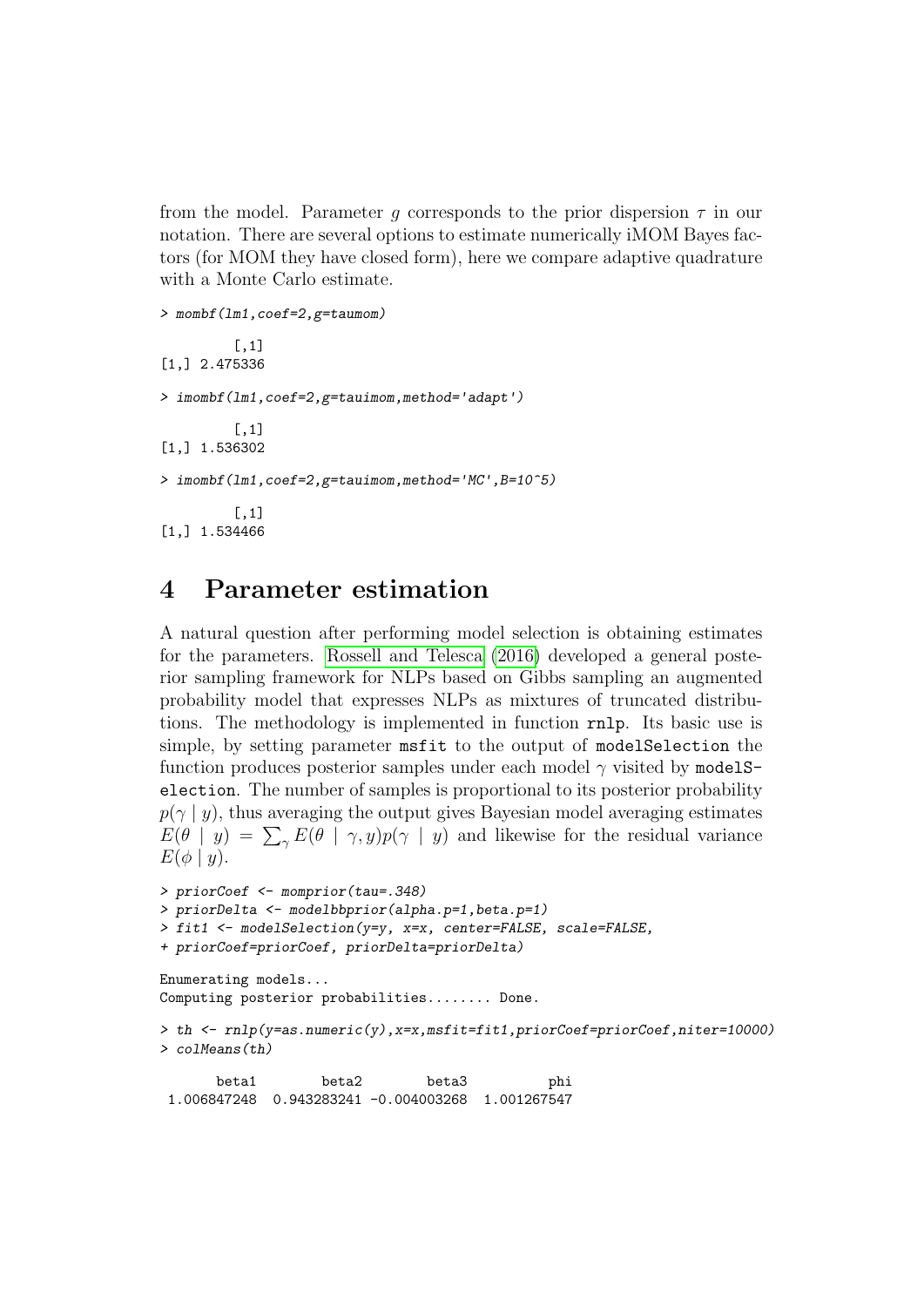```
> head(th)
       beta1 beta2 beta3 phi
[1,] 1.0699785 0.8691159 0 0.8907935
[2,] 0.9656519 0.8487383 0 1.2229253
[3,] 0.9649019 0.8758050 0 1.0516350
[4,] 0.9050806 0.8189167 0 0.8862611
[5,] 0.9087373 0.9623837 0 1.0739552
[6,] 1.1247194 0.8844062 0 0.8097169
```
From this output we can obtain model-specific posterior means.

```
> model <- apply(th!=0,1,function(z) paste(which(z),collapse=','))
> table(model)
model
1,2,3,4 1,2,4
   250 9750
> colMeans(th[model=='1,2,4',])
   beta1 beta2 beta3 phi
1.0061922 0.9433184 0.0000000 1.0016814
> colMeans(th[model =='1, 2, 3, 4', J)
    beta1 beta2 beta3 phi
 1.0323933 0.9419133 -0.1601307 0.9851272
```
Another interestingn use of rnlp is to obtain posterior samples under a generic non-local posterior

$$
p(\theta \mid y) \propto d(\theta) N(\theta; m, V),
$$

where  $d(\theta)$  is a non-local prior penalty and  $N(\theta; m, V)$  is the normal posterior that one would obtain under the underlying local prior. For instance, suppose our prior is proportional to Zellner's prior times a product MOM penalty  $p(\theta) \propto \prod_j \theta_j^2 N(\theta; 0, n\tau \phi(X'X)^{-1})$  where  $\phi$  is the residual variance, then the posterior is proportional to  $p(\theta | y) \propto \prod_j \theta_j^2 N(\theta; m, V)$  where  $m = s_{\tau}(X'X)^{-1}X'y, V = \phi(X'X)^{-1}s_{\tau}^{2}$  where  $s_{\tau} = n\tau/(1+n\tau)$  is the usual ridge regression shrinkage factor. We may obtain posterior samples as follows. Note that the posterior mean is close to that obtained above.

```
> tau= 0.348
> shrinkage= nrow(x)*tau/(1+nrow(x)*tau)
> V= shrinkage * solve(t(x) %*% x)
> m= as. vector(shrinkage * V % * % t(x) % * % y(x)> phi= mean((y - x\frac{\cancel{0}}{\cancel{0}}\frac{\cancel{0}}{m})^2)
> th= rnlp(m=m,V=phi * V,priorCoef=momprior(tau=tau))
> colMeans(th)
     beta1 beta2 beta3
 1.0038342 0.9289234 -0.1617318
```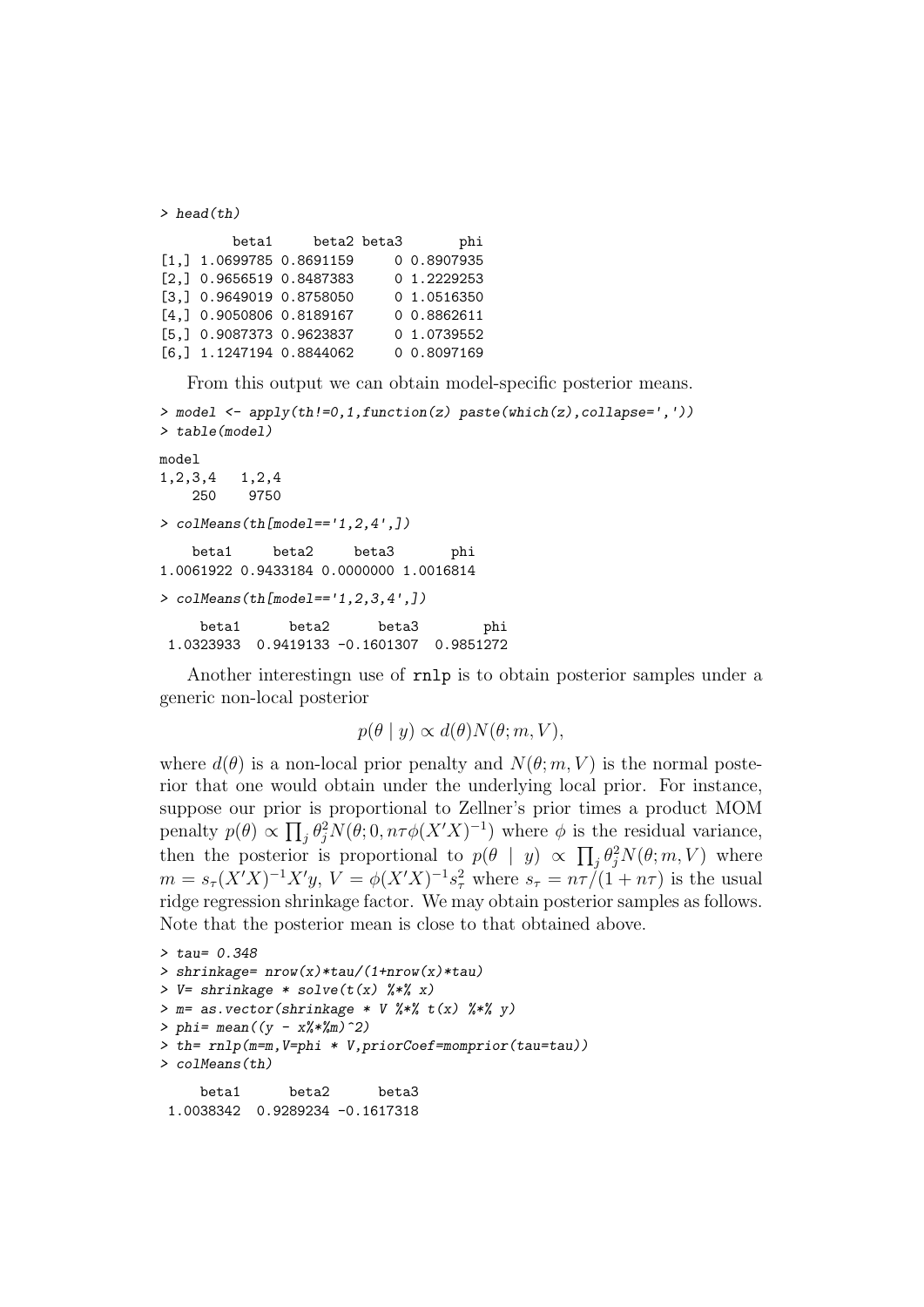# <span id="page-14-0"></span>5 Exact inference for block-diagonal regression

[Papaspiliopoulos and Rossell \(2016\)](#page-22-1) proposed a fast computational framework to compute exact posterior model probabilities, variable inclusion probabilities and parameter estimates for Normal linear regression when the  $X'X$ matrix is block-diagonal. Naturally this includes the important particular case of orthogonal regression where  $X'X$  is diagonal. The framework performs a fast model search that finds the best model of each size (i.e. with  $1, 2, \ldots, p$  variables) and a fast deterministic integration to account for the fact that the residual variance is uknown (the residual variance acts as a "cooling" parameter that affects how many variables are included, hence the associated uncertainty must be dealt with appropriately). The function postModeOrtho tackles the diagonal  $X'X$  case and postModeBlockDiag the block-diagonal case.

The example below simulates  $n = 210$  observations with  $p = 200$  variables where all regression coefficients are 0 except for the last three  $(0.5, 0.75, 1)$ and the residual variance is one. We then perform variable selection under Zellner's and the MOM prior.

```
> set.seed(1)
> p <- 200; n <- 210
> x \le - scale(matrix(rnorm(n*p), nrow=n, ncol=p), center=TRUE, scale=TRUE)
> S \leftarrow cov(x)> e \leftarrow eigenv(cov(x))> x \leftarrow t(t(x \frac{1}{2}) t + \frac{1}{2} \epsilon) e$vectors) / sqrt(e$values))
> th <- c(rep(0,p-3),c(.5,.75,1)); phi <- 1
> y \leq x %*% matrix(th,ncol=1) + rnorm(n,sd=sqrt(phi))
> priorDelta=modelbinomprior(p=1/p)
> priorVar=igprior(0.01,0.01)
> priorCoef=zellnerprior(tau=n)
> pm.zell <-+ postModeOrtho(y,x=x,priorCoef=priorCoef,priorDelta=priorDelta,
+ priorVar=priorVar,bma=TRUE)
> head(pm.zell$models)
              modelid pp
4 200,199,198 0.828818155
5 200,199,198,54 0.037323461
107 200,199,198,11 0.006070065
108 200,199,198,186 0.004133534
110 200,199,198,36 0.003679338
6 200,199,198,54,11 0.000316667
> priorCoef=momprior(tau=0.348)
> pm.mom <- postModeOrtho(y,x=x,priorCoef=priorCoef,priorDelta=priorDelta,
```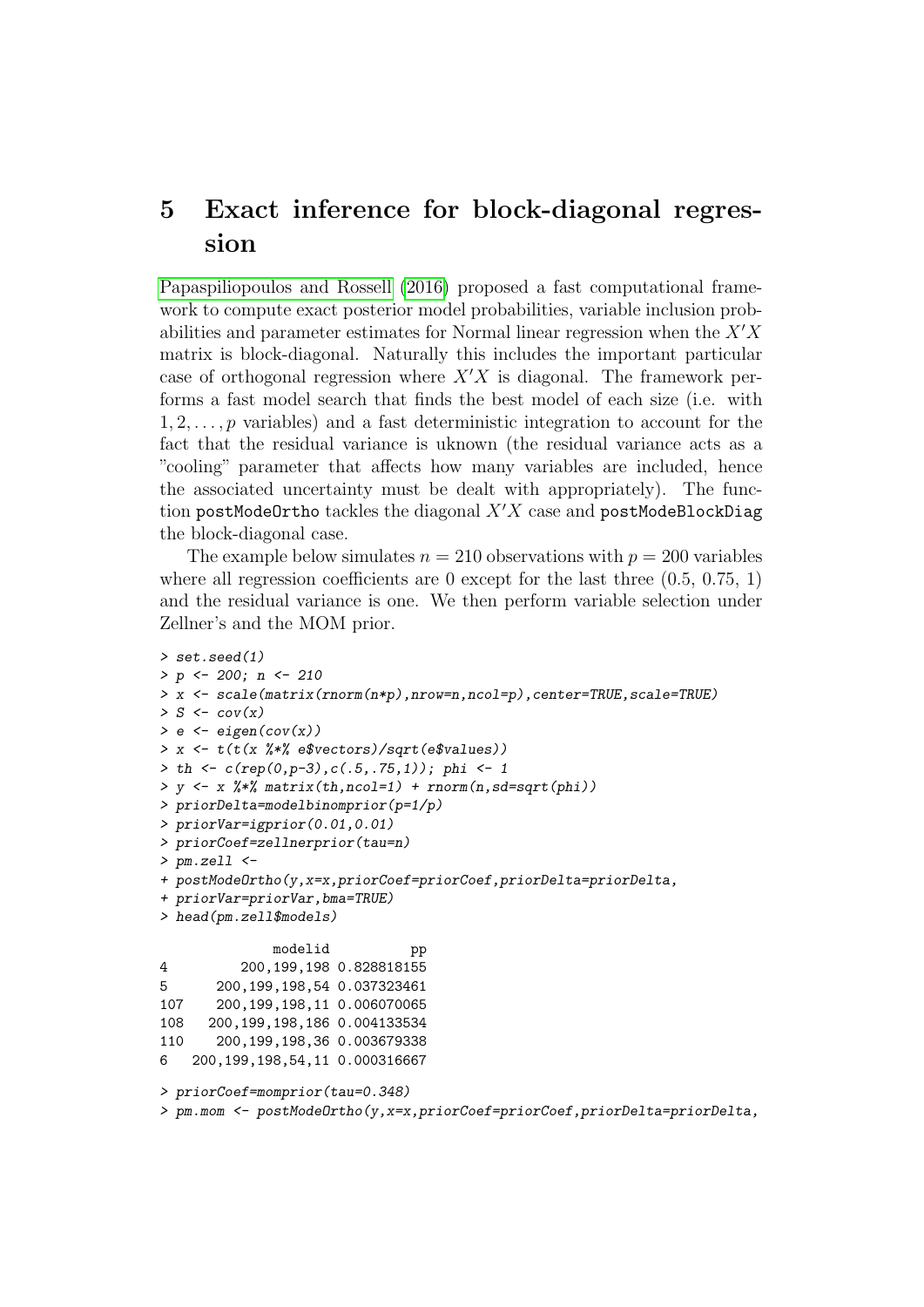```
+ priorVar=priorVar,bma=TRUE)
> head(pm.mom$models)
```

|     | modelid                            | pp                         |
|-----|------------------------------------|----------------------------|
| 4   |                                    | 200, 199, 198 9.779392e-01 |
| 5.  | 200, 199, 198, 54 1.144910e-02     |                            |
| 107 | 200, 199, 198, 11 1.209685e-03     |                            |
| 108 | 200, 199, 198, 186 7.314291e-04    |                            |
| 110 | 200,199,198,36 6.262828e-04        |                            |
| 6.  | 200, 199, 198, 54, 11 1.717659e-05 |                            |

postModelBlockDiag returns a list with the best model of each size and its corresponding (exact) posterior probability, displayed in Figure [2](#page-16-0) (left panel). It also returns marginal inclusion probabilities and BMA estimates, shown in the right panel. The code required to produce these figures is below.

```
> par(max=c(5,5,1,1))> nvars <- sapply(strsplit(as.character(pm.zell$models$modelid),split=','),length)
> plot(nvars,pm.zell$models$pp,ylab=expression(paste("p(",gamma,"|y)")),
+ xlab=expression(paste("|",gamma,"|")),cex.lab=1.5,ylim=0:1,xlim=c(0,50))
> sel <- pm.zell$models$pp>.05
> text(nvars[sel],pm.zell$models$pp[sel],pm.zell$models$modelid[sel],pos=4)
> nvars <- sapply(strsplit(as.character(pm.mom$models$modelid),split=','),length)
> points(nvars,pm.mom$models$pp,col='gray',pch=17)
> sel <- pm.mom$models$pp>.05
> text(nvars[sel],pm.mom$models$pp[sel],pm.mom$models$modelid[sel],pos=4,col='gray')
> legend('topright',c('Zellner','MOM'),pch=c(1,17),col=c('black','gray'),cex=1.5)
> par(max=c(5,5,1,1))> ols \leftarrow (t(x) \frac{9*}{8} y) / colSums(x^2)
> plot(ols,pm.zell$bma$coef,xlab='Least squares estimate',
+ ylab=expression(paste('E(',beta[j],'|y)')),cex.lab=1.5,cex.axis=1.2,col=1)
> points(ols,pm.mom$bma$coef,pch=3,col='darkgray')
> legend('topleft',c('Zellner','MOM'),pch=c(1,3),col=c('black','darkgray'))
```
We now illustrate similar functionality under block-diagonal  $X'X$ . To this end we consider a total  $p = 100$  variables split into 10 blocks of 10 variables each, generated in such a way that they all have unit variance and within-blocks pairwise correlation of 0.5. The first block has three non-zero coefficients, the second block two and the remaining blocks contain no active variables.

```
> set.seed(1)
> p \leftarrow 100; n \leftarrow 110> blocksize <- 10
> blocks <- rep(1:(p/blocksize),each=blocksize)
> x <- scale(matrix(rnorm(n*p),nrow=n,ncol=p),center=TRUE,scale=TRUE)
> S \leftarrow cov(x)> e \leftarrow eigenv(cov(x))> x <- t(t(x %*% e$vectors)/sqrt(e$values))
```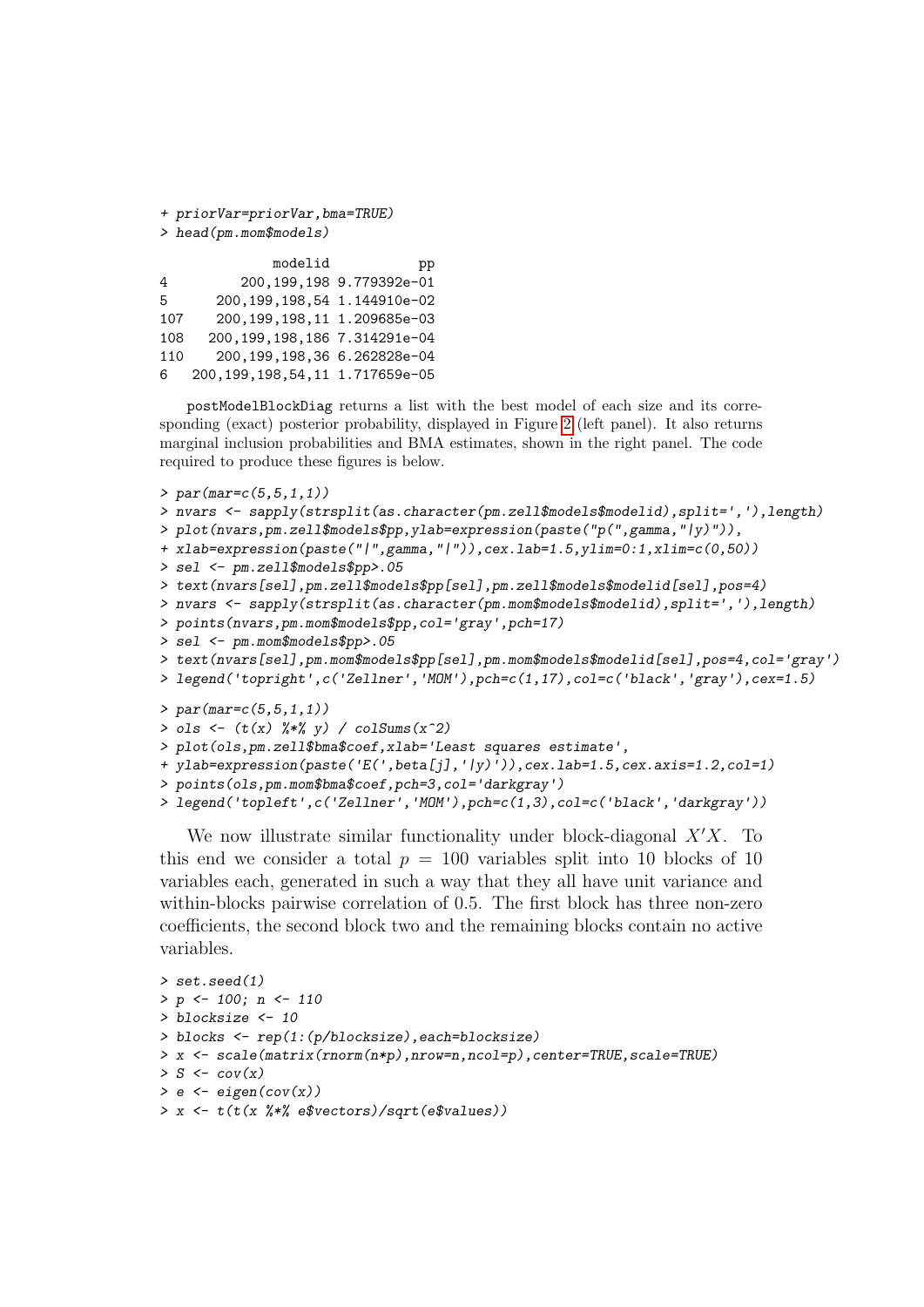

<span id="page-16-0"></span>Figure 2: Posterior probability under simulated orthogonal data

```
> Sblock <- diag(blocksize)
> Sblock[upper.tri(Sblock)] <- Sblock[lower.tri(Sblock)] <- 0.5
> vv <- eigen(Sblock)$vectors
> sqSblock <- vv %*% diag(sqrt(eigen(Sblock)$values)) %*% t(vv)
> for (i in 1:(p/blocksize)) x[,blocks==i] <- x[,blocks==i] %*% sqSblock
> th < - rep(0, ncol(x))> th[blocks == 1] < -c(rep(0,blocksize - 3), c(.5, .75, 1))> th[blocks == 2] < -c(rep(0,blocksize - 2), c(.75, -1))> phi < - 1> y \leftarrow x %*% matrix(th,ncol=1) + rnorm(n,sd=sqrt(phi))
```
postModeBlockDiag performs the model search using an algorithm nicknamed "Coolblock" (as it is motivated by treating the residual variance as a cooling parameter). Briefly, Coolblock visits a models of sizes ranging from 1 to p and returns the best model for that given size, thus also helping identify the best model overall.

```
> priorCoef=zellnerprior(tau=n)
> priorDelta=modelbinomprior(p=1/p)
> priorVar=igprior(0.01,0.01)
> pm <- postModeBlockDiag(y=y,x=x,blocks=blocks,priorCoef=priorCoef,
+ priorDelta=priorDelta,priorVar=priorVar,bma=TRUE)
> head(pm$models)
      modelid nvars bp pp.upper
1 0 1.764684e-24 1.764684e-24
```

```
2 10 1 7.864656e-12 7.864656e-12
3 9,10 2 7.232276e-10 7.232276e-10
```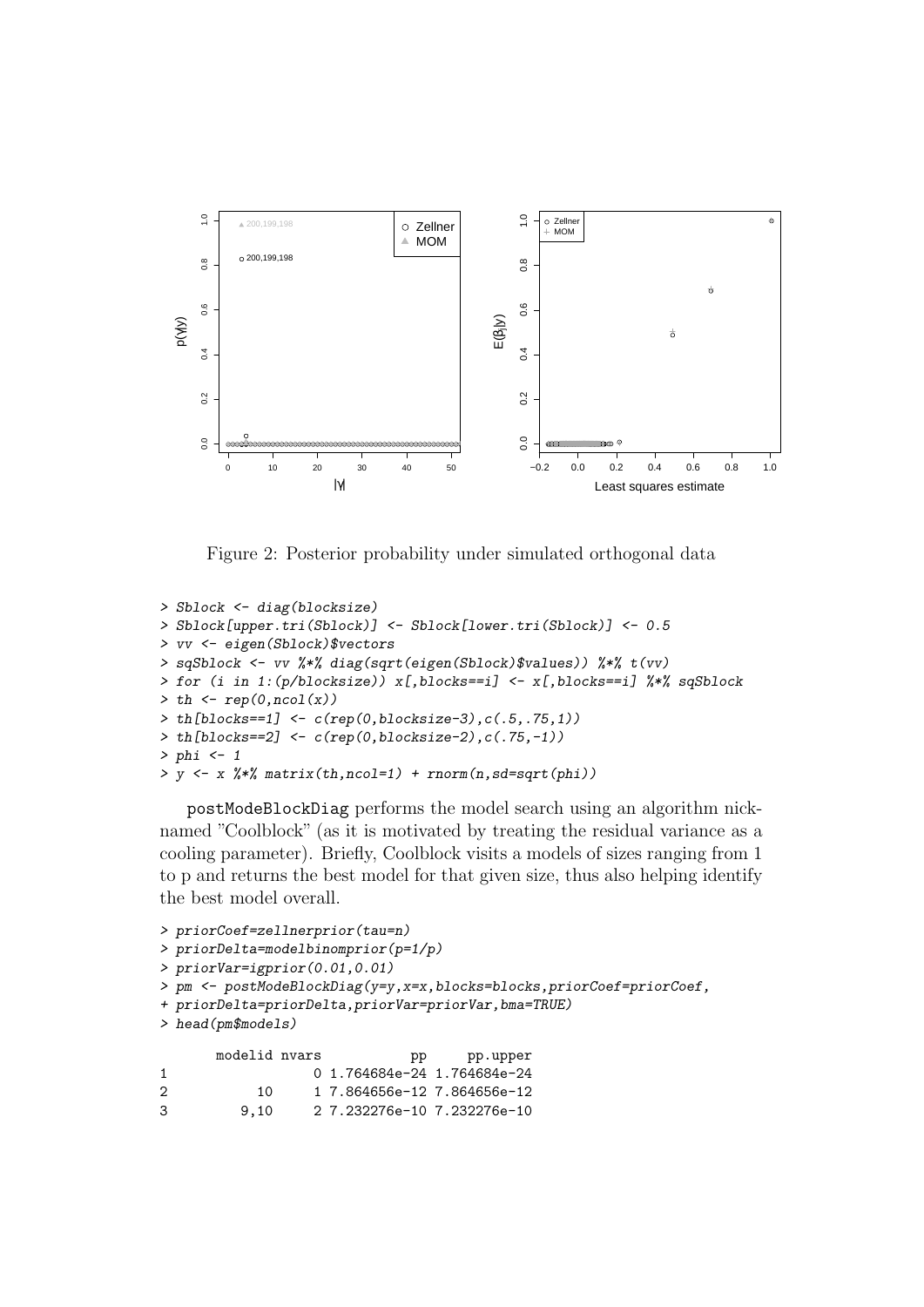4 9,10,20 3 5.857901e-07 5.857901e-07 5 9,10,19,20 4 4.814026e-03 4.814026e-03 6 8,9,10,19,20 5 8.430706e-01 8.430706e-01

> head(pm\$postmean.model)

|                |             |            | modelid X1 X2 X3 X4 X5 |     |             |                         |                  | X6 X7    |             |                             | Х8          |     |          | Χ9                                                          |             |             |          |             |             |             | X10 X11 X12 X13 X14 |   |
|----------------|-------------|------------|------------------------|-----|-------------|-------------------------|------------------|----------|-------------|-----------------------------|-------------|-----|----------|-------------------------------------------------------------|-------------|-------------|----------|-------------|-------------|-------------|---------------------|---|
| 1              |             |            |                        | 0   | $\mathbf 0$ | 0                       | 0<br>$\mathbf 0$ | 0        |             |                             |             |     |          | 0 0.000000 0.0000000 0.000000                               |             |             |          | $\mathbf 0$ | $\mathbf 0$ |             | 0                   | 0 |
| $\overline{2}$ |             |            | 10                     | 0   | 0           | 0                       | 0<br>0           | 0        |             |                             |             |     |          | 0 0.000000 0.0000000 1.688461                               |             |             |          | $\Omega$    | 0           |             | 0                   | 0 |
| 3              |             |            | 9,10                   | 0   | 0           | 0                       | 0<br>$\Omega$    | 0        |             |                             |             |     |          | 0 0.000000 0.8786666 1.249127                               |             |             |          | $\Omega$    | 0           |             | 0                   | 0 |
| 4              |             |            | 9,10,20                | 0   | 0           | 0                       | 0<br>$\Omega$    | 0        |             |                             |             |     |          | 0 0.000000 0.8786666 1.249127                               |             |             |          | $\Omega$    | 0           |             | 0                   | 0 |
| 5              |             |            | 9,10,19,20             | 0   | $\Omega$    | 0                       | 0<br>$\Omega$    | 0        |             |                             |             |     |          | 0 0.000000 0.8786666 1.249127                               |             |             |          | $\Omega$    | 0           |             | $\Omega$            | 0 |
|                |             |            | 6 8, 9, 10, 19, 20     | 0   | $\Omega$    | 0                       | 0<br>0           | 0        |             |                             |             |     |          | 0 0.657439 0.6595203 1.029981                               |             |             |          | $\Omega$    | 0           |             | 0                   | 0 |
|                |             |            | X15 X16 X17 X18        |     |             |                         | X19              |          |             |                             |             |     |          | X20 X21 X22 X23 X24 X25 X26 X27                             |             |             |          |             | X28 X29     |             | X30                 |   |
| 1              | $\Omega$    | $\Omega$   | $\Omega$               |     |             | 0.0000000               |                  |          | 0.000000    | 0                           | $\mathbf 0$ |     | 0        | 0                                                           | $\Omega$    | $\mathbf 0$ | $\Omega$ |             | $\Omega$    | 0           | 0                   |   |
| 2              | $\Omega$    | 0          | 0                      | 0   |             | 0.0000000               |                  |          | 0.000000    | 0                           | $\Omega$    |     | 0        | 0                                                           | $\mathbf 0$ | $\Omega$    | $\Omega$ |             | $\Omega$    | $\Omega$    | 0                   |   |
| 3              | $\Omega$    | 0          | 0                      | 0   |             | 0.0000000               |                  |          | 0.000000    | 0                           | $\Omega$    |     | 0        | $\Omega$                                                    | 0           | 0           | 0        |             | 0           | 0           | 0                   |   |
| 4              | 0           | 0          | 0                      |     |             | $0.0000000 - 0.740712$  |                  |          |             | 0                           | 0           |     | 0        | 0                                                           | 0           | 0           | 0        |             | 0           | 0           | 0                   |   |
| 5              | 0           | 0          | 0                      |     |             | $0$ 0.8089637 -1.145194 |                  |          |             | 0                           | 0           |     | 0        | 0                                                           | 0           | 0           | 0        |             | 0           | 0           | 0                   |   |
| 6              | $\Omega$    | 0          | 0                      | 0   |             | $0.8089637 -1.145194$   |                  |          |             | 0                           | $\Omega$    |     | 0        | $\Omega$                                                    | $\Omega$    | $\Omega$    | $\Omega$ |             | $\Omega$    | $\Omega$    | $\Omega$            |   |
|                | X31         | X32        | X33                    | X34 |             |                         |                  |          |             |                             |             |     |          | X35 X36 X37 X38 X39 X40 X41 X42 X43 X44 X45 X46 X47 X48 X49 |             |             |          |             |             |             |                     |   |
| 1              | $\Omega$    | 0          | 0                      | 0   | 0           | 0                       | 0                | 0        | 0           | 0                           | 0           |     | 0        | 0                                                           | 0           | 0           | 0        |             | 0           | 0           | 0                   |   |
| 2              | 0           | 0          | 0                      | 0   | 0           | 0                       | 0                | 0        | 0           | 0                           | 0           |     | 0        | 0                                                           | 0           | 0           | 0        |             | 0           | 0           | 0                   |   |
| 3              | 0           | 0          | 0                      | 0   | 0           | 0                       | 0                | $\Omega$ | 0           | 0                           | 0           |     | 0        | 0                                                           | 0           | 0           | 0        |             | 0           | 0           | 0                   |   |
| 4              | 0           | 0          | 0                      | 0   | 0           | 0                       | $\Omega$         | $\Omega$ | 0           | 0                           | $\Omega$    |     | 0        | 0                                                           | 0           | $\Omega$    | $\Omega$ |             | 0           | 0           | 0                   |   |
| 5              | $\Omega$    | 0          | 0                      | 0   | $\Omega$    | $\Omega$                | $\Omega$         | 0        | $\Omega$    | $\Omega$                    | 0           |     | 0        | 0                                                           | $\Omega$    | $\Omega$    | 0        |             | 0           | 0           | 0                   |   |
| 6              | $\Omega$    | $\Omega$   | $\Omega$               | 0   | $\Omega$    | $\Omega$                | $\Omega$         | $\Omega$ | $\Omega$    | $\Omega$                    | 0           |     | 0        | 0                                                           | $\Omega$    | $\Omega$    | 0        |             | $\Omega$    | $\Omega$    | 0                   |   |
|                | X50         | X51        | X52                    | X53 | X54         | X55                     | X56              | X57      |             | X58 X59                     | X60         | X61 |          | X62 X63 X64 X65                                             |             |             |          |             |             |             | X66 X67 X68         |   |
| 1              | $\mathbf 0$ | 0          | 0                      | 0   | 0           | 0                       | 0                | $\Omega$ | $\mathbf 0$ | 0                           | $\mathbf 0$ |     | 0        | 0                                                           | 0           | 0           | 0        |             | 0           | $\mathbf 0$ | 0                   |   |
| 2              | 0           | 0          | 0                      | 0   | 0           | 0                       | 0                | 0        | 0           | 0                           | 0           |     | 0        | 0                                                           | 0           | 0           | 0        |             | 0           | 0           | 0                   |   |
| 3              | 0           | 0          | 0                      | 0   | 0           | 0                       | $\Omega$         | 0        | $\Omega$    | 0                           | $\Omega$    |     | 0        | 0                                                           | 0           | $\Omega$    | 0        |             | 0           | 0           | 0                   |   |
| 4              | $\Omega$    | 0          | $\Omega$               | 0   | 0           | 0                       | $\Omega$         | $\Omega$ | 0           | 0                           | $\Omega$    |     | 0        | 0                                                           | 0           | 0           | $\Omega$ |             | $\Omega$    | 0           | 0                   |   |
| 5              | $\Omega$    | 0          | 0                      | 0   | 0           | 0                       | $\Omega$         | 0        | 0           | 0                           | 0           |     | 0        | 0                                                           | 0           | 0           | 0        |             | 0           | 0           | 0                   |   |
| 6              | $\Omega$    | 0          | 0                      | 0   | $\Omega$    | $\Omega$                | $\Omega$         | $\Omega$ | $\Omega$    | $\Omega$                    | $\Omega$    |     | 0        | $\Omega$                                                    | $\Omega$    | $\Omega$    | $\Omega$ |             | $\Omega$    | $\Omega$    | 0                   |   |
|                | X69         | <b>X70</b> | X71                    | X72 | X73         | X74                     | X75              | X76      |             | X77 X78                     | X79         | X80 |          | X81                                                         |             | X82 X83     | X84      | X85         |             | X86         | X87                 |   |
| 1              | 0           | 0          | 0                      | 0   | 0           | 0                       | 0                | 0        | 0           | 0                           | 0           |     | 0        | 0                                                           | 0           | 0           | 0        |             | 0           | 0           | 0                   |   |
| 2              | 0           | 0          | 0                      | 0   | 0           | 0                       | 0                | 0        | 0           | 0                           | 0           |     | 0        | 0                                                           | 0           | 0           | 0        |             | 0           | 0           | 0                   |   |
| 3              | 0           | 0          | 0                      | 0   | 0           | 0                       | 0                | 0        | 0           | 0                           | 0           |     | 0        | 0                                                           | 0           | 0           | 0        |             | 0           | 0           | 0                   |   |
| 4              | 0           | 0          | 0                      | 0   | 0           | 0                       | $\Omega$         | 0        | 0           | 0                           | 0           |     | 0        | 0                                                           | 0           | 0           | 0        |             | 0           | 0           | 0                   |   |
| 5              | 0           | 0          | $\Omega$               | 0   | 0           | $\Omega$                | $\Omega$         | 0        | 0           | 0                           | 0           |     | 0        | 0                                                           | 0           | $\Omega$    | 0        |             | 0           | 0           | 0                   |   |
| 6              | $\Omega$    | $\Omega$   | 0                      | 0   | $\Omega$    | $\Omega$                | $\Omega$         | 0        | $\Omega$    | 0                           | $\Omega$    |     | $\Omega$ | 0                                                           | $\Omega$    | $\Omega$    | $\Omega$ |             | 0           | $\Omega$    | 0                   |   |
|                | X88 X89     |            | X90                    | X91 |             |                         |                  |          |             | X92 X93 X94 X95 X96 X97 X98 |             | X99 |          | X100                                                        |             |             |          |             |             |             |                     |   |
| 1              | 0           | 0          | 0                      | 0   | 0           | 0                       | 0                | 0        | $\mathbf 0$ | 0                           | 0           |     | 0        | 0                                                           |             |             |          |             |             |             |                     |   |
| 2              | $\Omega$    | 0          | 0                      | 0   | 0           | 0                       | $\Omega$         | $\Omega$ | $\Omega$    | $\Omega$                    | $\Omega$    |     | 0        | $\mathbf 0$                                                 |             |             |          |             |             |             |                     |   |
| 3              | 0           | 0          | 0                      | 0   | 0           | 0                       | $\Omega$         | $\Omega$ | 0           | 0                           | $\Omega$    |     | 0        | 0                                                           |             |             |          |             |             |             |                     |   |
| 4              | 0           | 0          | 0                      | 0   | 0           | 0                       | $\Omega$         | 0        | 0           | 0                           | $\Omega$    |     | 0        | 0                                                           |             |             |          |             |             |             |                     |   |
| 5              | 0           | 0          | 0                      | 0   | 0           | 0                       | $\Omega$         | $\Omega$ | 0           | 0                           | 0           |     | 0        | 0                                                           |             |             |          |             |             |             |                     |   |
| 6              | 0           | 0          | 0                      | 0   | 0           | $\Omega$                | $\Omega$         | $\Omega$ | $\Omega$    | 0                           | $\Omega$    |     | 0        | 0                                                           |             |             |          |             |             |             |                     |   |

Figure [3](#page-18-1) shows a LASSO-type plot with the posterior means under the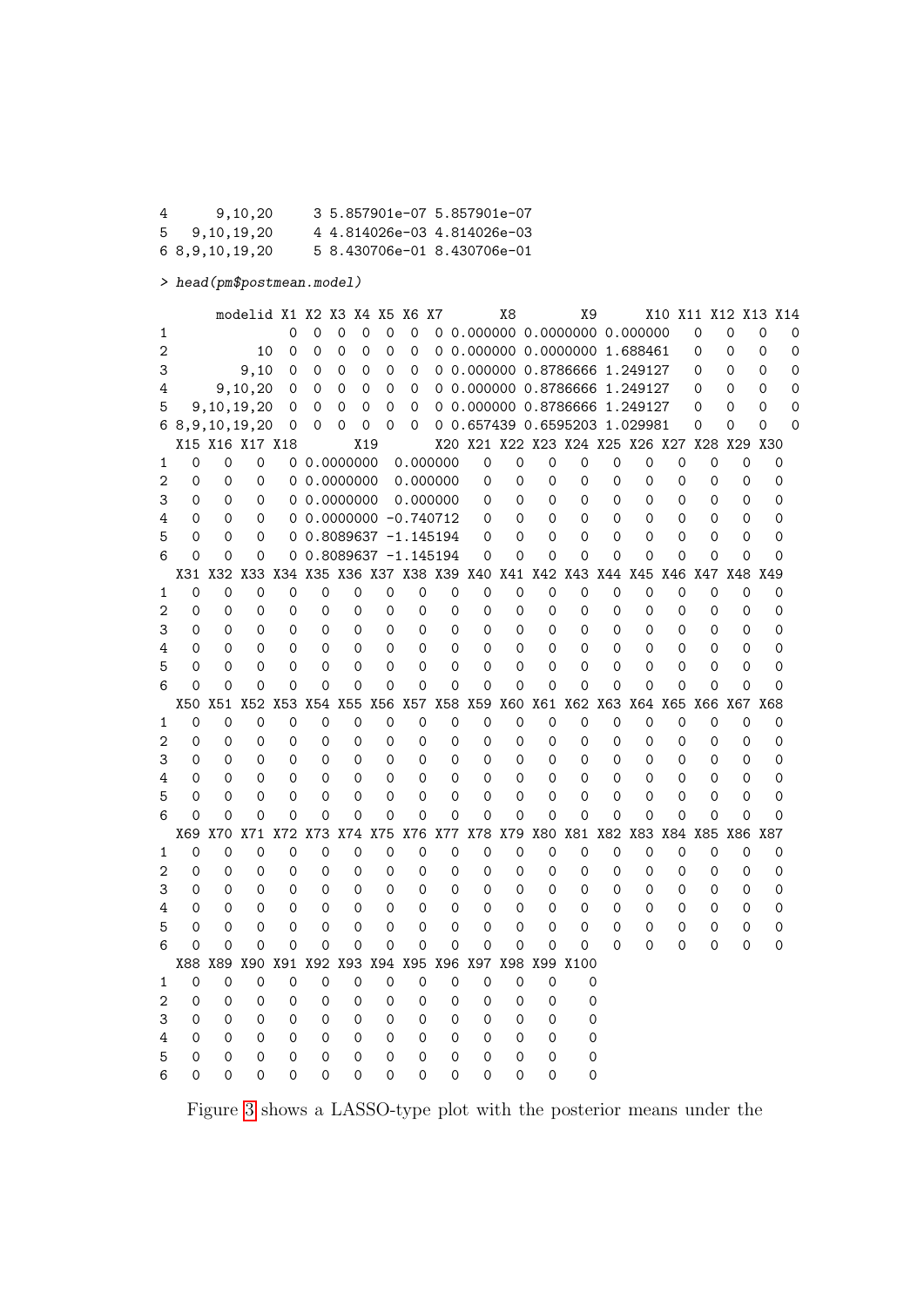

<span id="page-18-1"></span>Figure 3: Coolblock algorithm: posterior mean of regression coefficients under best model of each size

best model of each size visited by Coolblock. We appreciate how the truly active variables 8, 9, 10, 19 and 20 are picked up first.

```
> maxvars=50
> ylim=range(pm$postmean.model[,-1])
> plot(NA,NA,xlab='Model size',
   + ylab='Posterior mean given model',
   + xlim=c(0,maxvars),ylim=ylim,cex.lab=1.5)
> visited <- which(!is.na(pm$models$pp))
> for (i in 2:ncol(pm$postmean.model)) {
+ lines(pm$models$nvars[visited],pm$postmean.model[visited,i])
+ }
> text(maxvars, pm$postmean.model[maxvars,which(th!=0)+1],
+ paste('X',which(th!=0),sep=''), pos=3)
```
# <span id="page-18-0"></span>6 Bayes factors for generalized linear models

At the moment mombf provides some limited functionality for generalized linear models. pmomLM implements probit models following the framework in [Rossell et al. \(2013\)](#page-22-2), see also [Nikooienejad et al. \(2016\)](#page-22-6) for an alternative framework that bypasses the need to sample  $\theta$  to improve the mixing of the Markov Chain.

As an illustration we simulate  $n = 50$  observations from a probit regression model with  $p = 2$  correlated predictors and  $\theta = (\log(2), 0)$ . The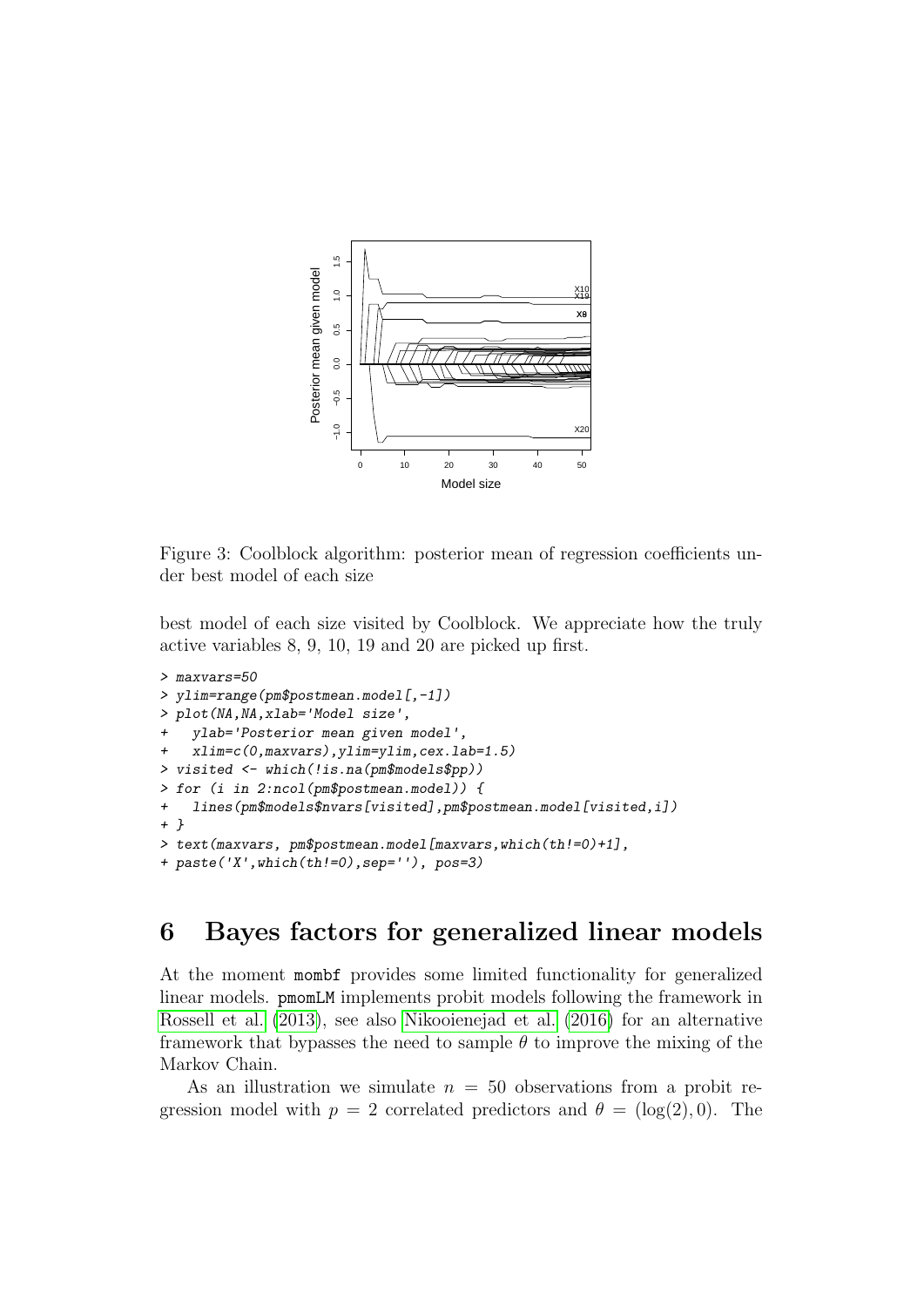predictors are stored in the matrix x, the success probabilities in the vector p and the observed responses in the vector y. For reproducibility purposes we set the random number generator seed.

```
> set.seed(4*2*2008)
> n <- 50; theta <- c(log(2), 0)> x <- matrix(NA,nrow=n,ncol=2)
> x[, 1] <- rnorm(n, 0, 1); x[, 2] <- rnorm(n, .5*x[, 1], 1)> p <- pnorm(x %*% matrix(theta,ncol=1))
> y \leftarrow r \text{binom}(n,1,p)> th < -pmomLM(y=y,x=x,xadj=rep(1,n),niter=10000)
Running MCMC...........Done.
> head(th$postModel)
      [,1] [,2]\begin{bmatrix} 1, \\ 1, \\ 1 \end{bmatrix} 1 0<br>\begin{bmatrix} 2, \\ 1, \\ 0 \end{bmatrix}\begin{bmatrix} 2, & 1 & 0 \\ 3, & 1 & 0 \end{bmatrix}[3,] 1[4, 1 \t 1 \t 0[5,] 1 1
[6,] 1 0> table(apply(th$postModel,1,paste,collapse=','))
 0,0 0,1 1,0 1,1
 237 19 7482 1262
```
An alternative to pmomLM, which considers all possible models under product NLPs, is to compute Bayes factors between pairs of models under additive NLPs using functions momknown and imomknown.

Before computing Bayes factors, we fit a probit regression model with the function glm. The maximum likelihood estimates are stored in thetahat and the asymptotic covariance matrix in V. These functions take as primary arguments a vector of regression coefficients and their covariance matrix, and hence they can be used in any setting where one has a statistic that is asymptotically sufficient and normally distributed. The resulting Bayes factors are approximate. The functions also allow for the presence of a dispersion parameter sigma, *i.e.* the covariance of the regression coefficients is sigma\*V, but they assume that sigma is known. The probit regression model that we simulated has no over-dispersion and hence it corresponds to sigma=1. We first compare the full model with the model resulting from excluding the second covariate (the first term corresponds to the intercept), setting  $q = 0.5$ for illustration.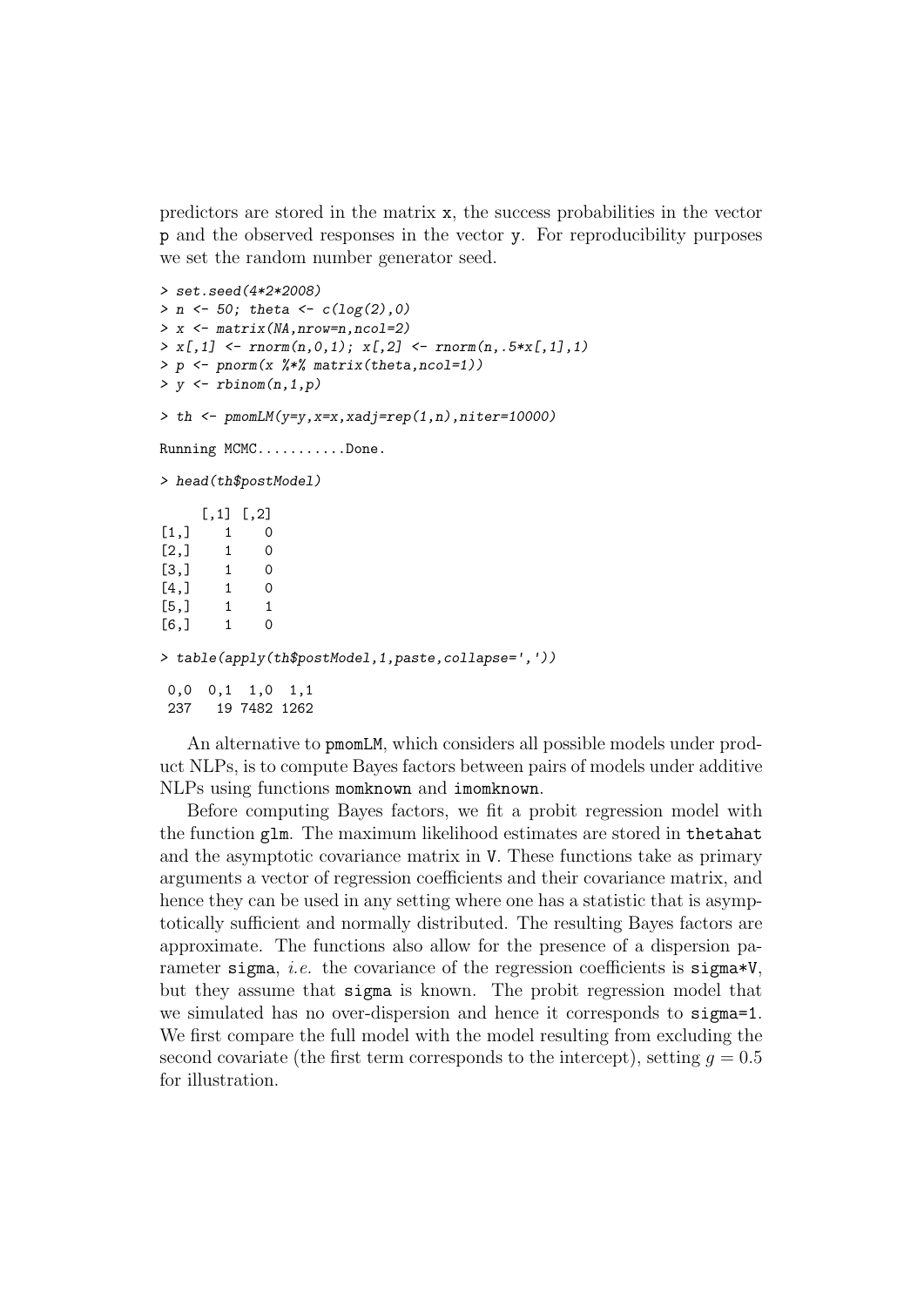```
> glm1 <- glm(y<sup>x[,1]+x[,2],family=binomial(link = "probit"))</sup>
> thetahat <- coef(glm1)
> V <- summary(glm1)$cov.scaled
> g < - .5> bfmom.1 <- momknown(thetahat[2], V[2,2], n=n, g=g, sigma=1)
> bfimom.1 <- imomknown(thetahat[2], V[2, 2], n=n, nuisance.theta=2, g=g, sigma=1)
> bfmom.1
          [,1]
[1,] 4.262401
> bfimom.1
          [,1]
[1,] 3.336888
```
Both priors result in evidence for including the first covariate. We now check whether the second covariate can be dropped.

```
> bfmom.2 <- momknown(thetahat[3],V[3,3],n=n,g=g,sigma=1)
> bfimom.2 \leq imomknown(thetahat[3], V[3,3], n=n, nuisance.theta=2, g = g, sigma=1)
> bfmom.2
           [,1]
[1,] 0.02784354
> bfimom.2
            [,1]
[1,] 0.008250121
```
Both Mom and iMom BF provide strong evidence in favor of the simpler model, *i.e.* excluding  $x$ [,2]. To compare the full model with the model that has no covariates *(i.e.* only the constant term remains) we use the same routines, passing a vector as the first argument and a matrix as the second argument.

```
> bfmom.0 <- momknown(thetahat[2:3],V[2:3,2:3],n=n,g=g,sigma=1)
> bfimom.0 <- imomknown(thetahat[2:3],V[2:3,2:3],n=n,nuisance.theta=2,g=g,sigma=1)
> bfmom.0
          [,1]
[1,] 0.5272556
> bfimom.0
         [,1]
[1,] 0.953978
```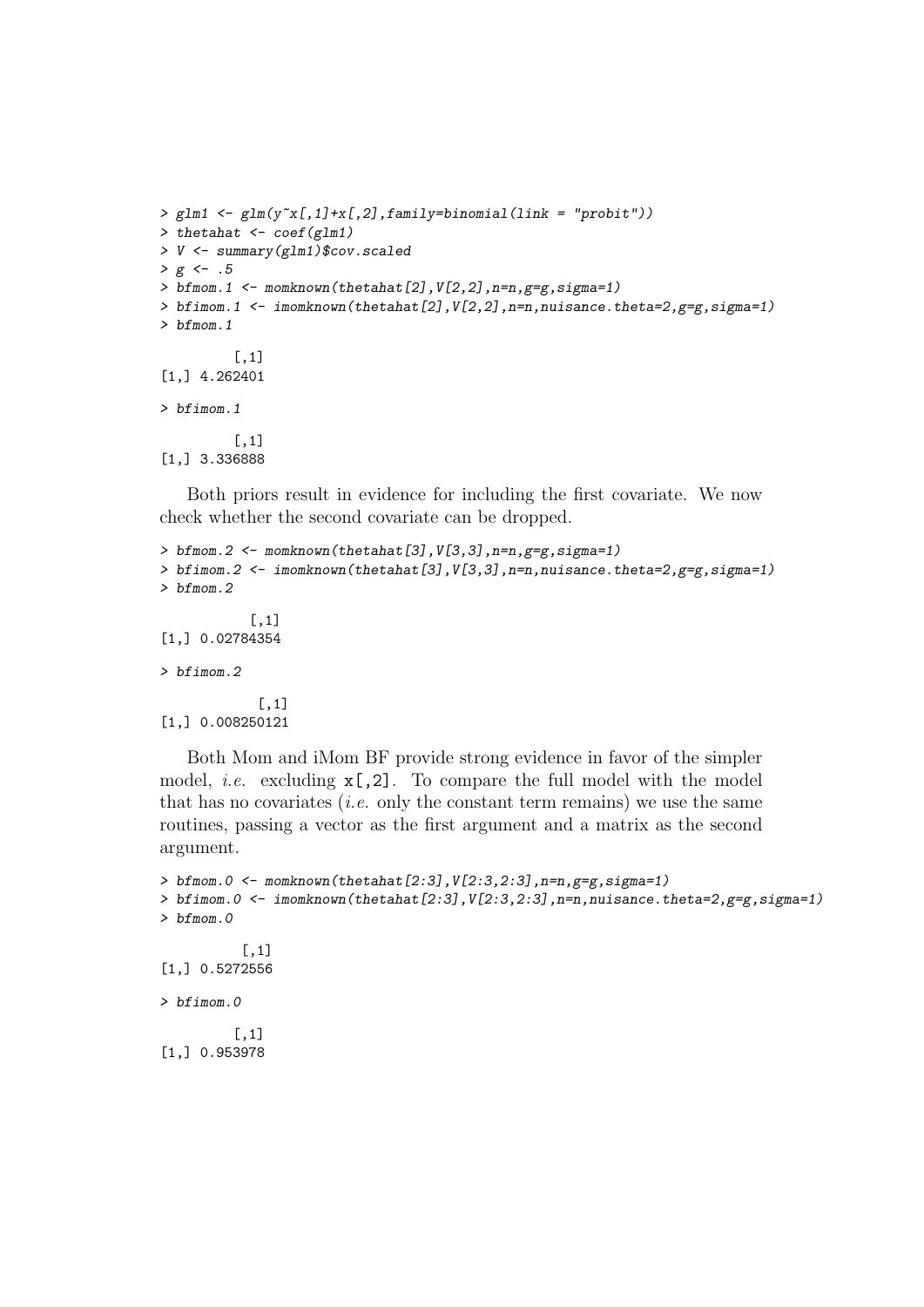Based on the resulting BF being close to 1, it is not clear whether the full model is preferable to the model with no covariates.

The BF can be used to easily compute posterior probabilities for each of the four considered models: no covariates, only  $x$ [,1], only  $x$ [,2] and both  $x[,1]$  and  $x[,2]$ . We assume equal probabilities a priori.

```
> prior.prob \leq rep(1/4,4)
> bf \leq c(bfmom.0, bfmom.1, bfmom.2,1)
> pos.prob <- prior.prob*bf/sum(prior.prob*bf)
> pos.prob
```

```
[1] 0.090632677 0.732686026 0.004786169 0.171895128
```
The model with the highest posterior probability is the one including only  $x$ [,1], *i.e.* the correct model, and the model with the lowest posterior probability is that including only x[,2].

#### References

- <span id="page-21-3"></span>T. Chekouo, F.C. Stingo, J.D. Doecke, and K.-A. Do. mirna–target gene regulatory networks: A bayesian integrative approach to biomarker selection with application to kidney cancer. *Biometrics*,  $71(2):428-438$ , 2015.
- <span id="page-21-4"></span>Rodrigo A Collazo, Jim Q Smith, et al. A new family of non-local priors for chain event graph model selection. Bayesian Analysis, (in press), 2016.
- <span id="page-21-2"></span>G. Consonni and L. La Rocca. On moment priors for Bayesian model choice with applications to directed acyclic graphs. In J.M. Bernardo, M.J. Bayarri, J.O. Berger, A.P. Dawid, D. Heckerman, A.F.M Smith, and M. West, editors, Bayesian Statistics 9 - Proceedings of the ninth Valencia international meeting, pages 119–144. Oxford University Press, 2010.
- <span id="page-21-5"></span>J. Fúquene, M.F.J. Steel, and D. Rossell. On choosing mixture components via non-local priors.  $arXiv 1604.00314vl$ , pages 1–43, 2016.
- <span id="page-21-0"></span>V.E. Johnson and D. Rossell. Prior densities for default bayesian hypothesis tests. Journal of the Royal Statistical Society B, 72:143–170, 2010.
- <span id="page-21-1"></span>V.E. Johnson and D. Rossell. Bayesian model selection in high-dimensional settings. Journal of the American Statistical Association, 24(498):649–660, 2012.
- <span id="page-21-6"></span>F. Liang, R. Paulo, G. Molina, M.A. Clyde, and J.O. Berger. Mixtures of g-priors for Bayesian variable selection. Journal of the American Statistical Association, 103:410–423, 2008.